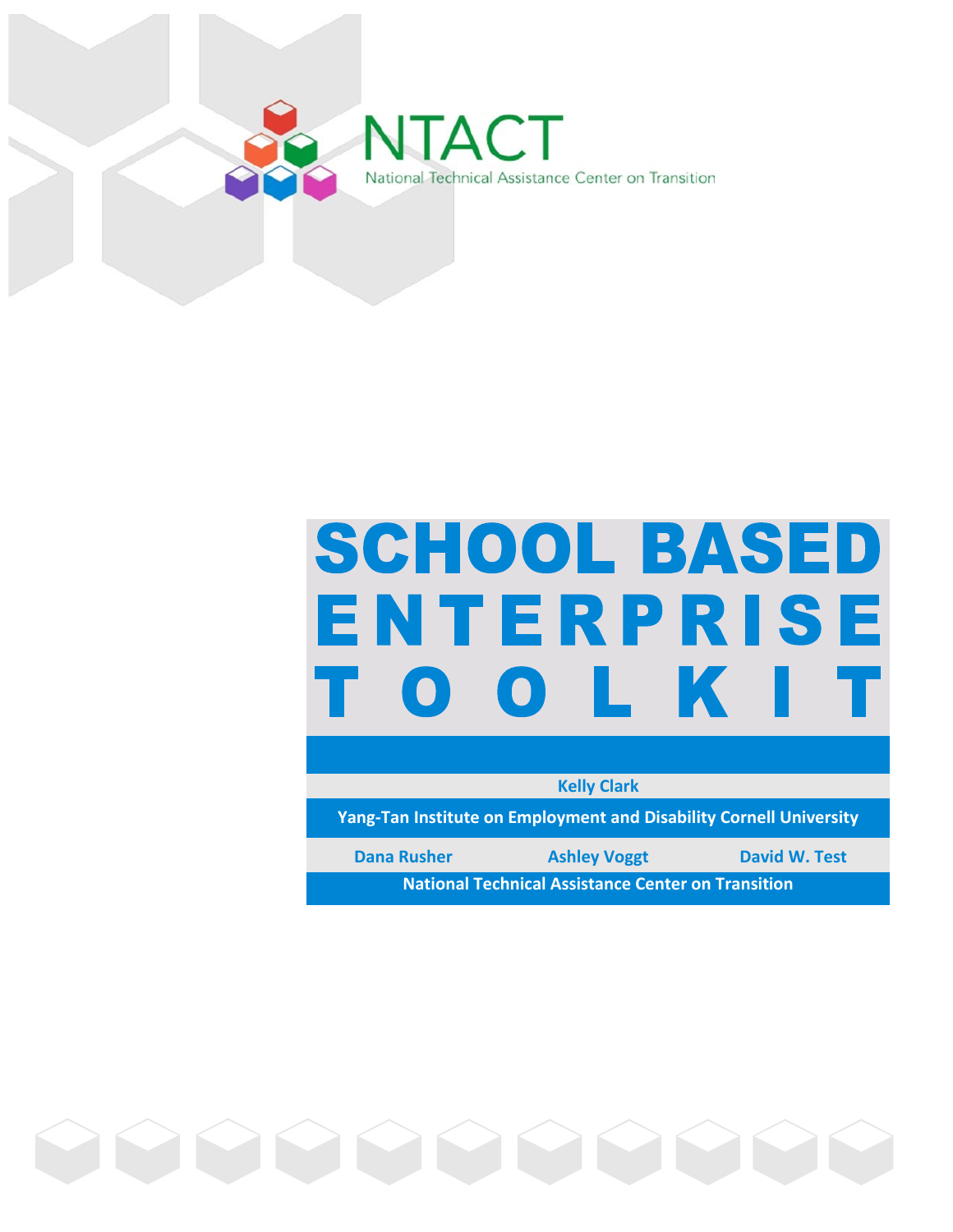

This document was developed by the National Technical Assistance Center on Transition (NTACT), funded by Cooperative Agreement Number H326E140004 with the U.S. Department of Education, Office of Special Education and Rehabilitative Services (OSERS). Opinions expressed herein do not necessarily reflect the position or policy of the U.S. Department of Education nor does mention of trade names, commercial products, or organizations imply endorsement by the U.S. Department of Education. OSEP Project Officer: Dr. Selete Avoke. RSA Project Officer: Kristen Rhinehart-Fernandez.

This product is public domain. Authorization to reproduce it in whole or in part is granted. While permission to reprint this publication is not necessary, the citation should be:

National Technical Assistance Center on Transition (2018). *Developing a School-Based Enterprise Toolkit,* K. A. Clark, D. E. Rusher, A.P. Voggt, & D. W. Test*.*

Published and distributed by: National Technical Assistance Center on Transition University of North Carolina Charlotte College of Education, Special Education & Child Development 9201 University City Boulevard Charlotte, NC 28223 Phone: 704-687-8606 Fax: 704-687-1625 [http://www.transitionta.org](http://www.transitionta.org/) [http://www.uncc.edu](http://www.uncc.edu/)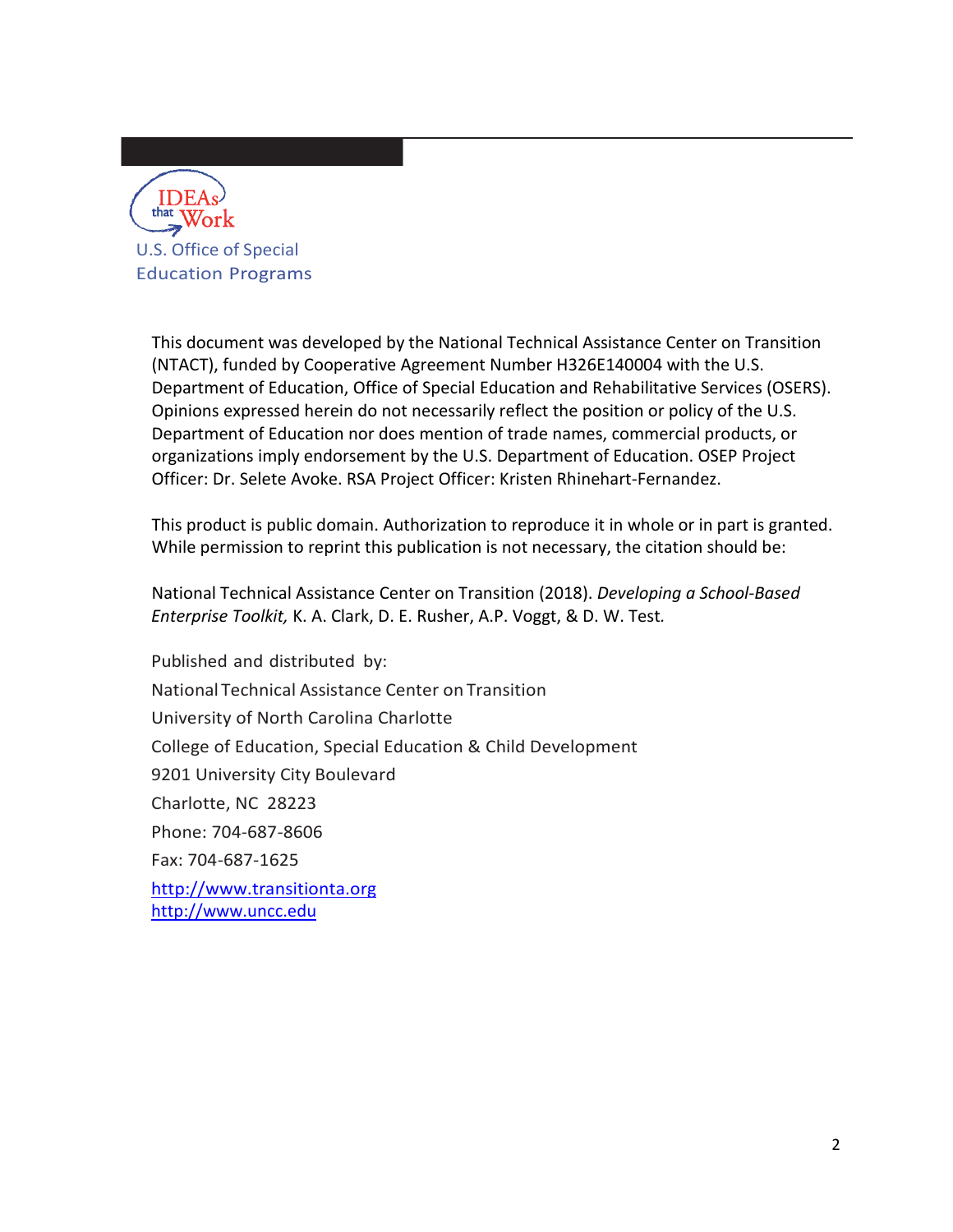# **Acknowledgments**

We also want to thank the following departments of education, local districts, and individuals who contributed examples to the *School-Based Enterprise Toolkit.* Without their commitment and effort, the *School-Based Enterprise Toolkit* would not have been possible:

- Elizabeth Kissiah, Special Education Teacher, Cabarrus County Schools, North Carolina
- Jim Kreatschman, Department of Labor and Workforce Development, Vocational Rehabilitation, Alaska
- Tracy Spears, Transition Specialist, Mooresville Graded School District, North Carolina
- Talia Wucherer, Transition Coordinator, Webb Street School, Gaston County Schools, North Carolina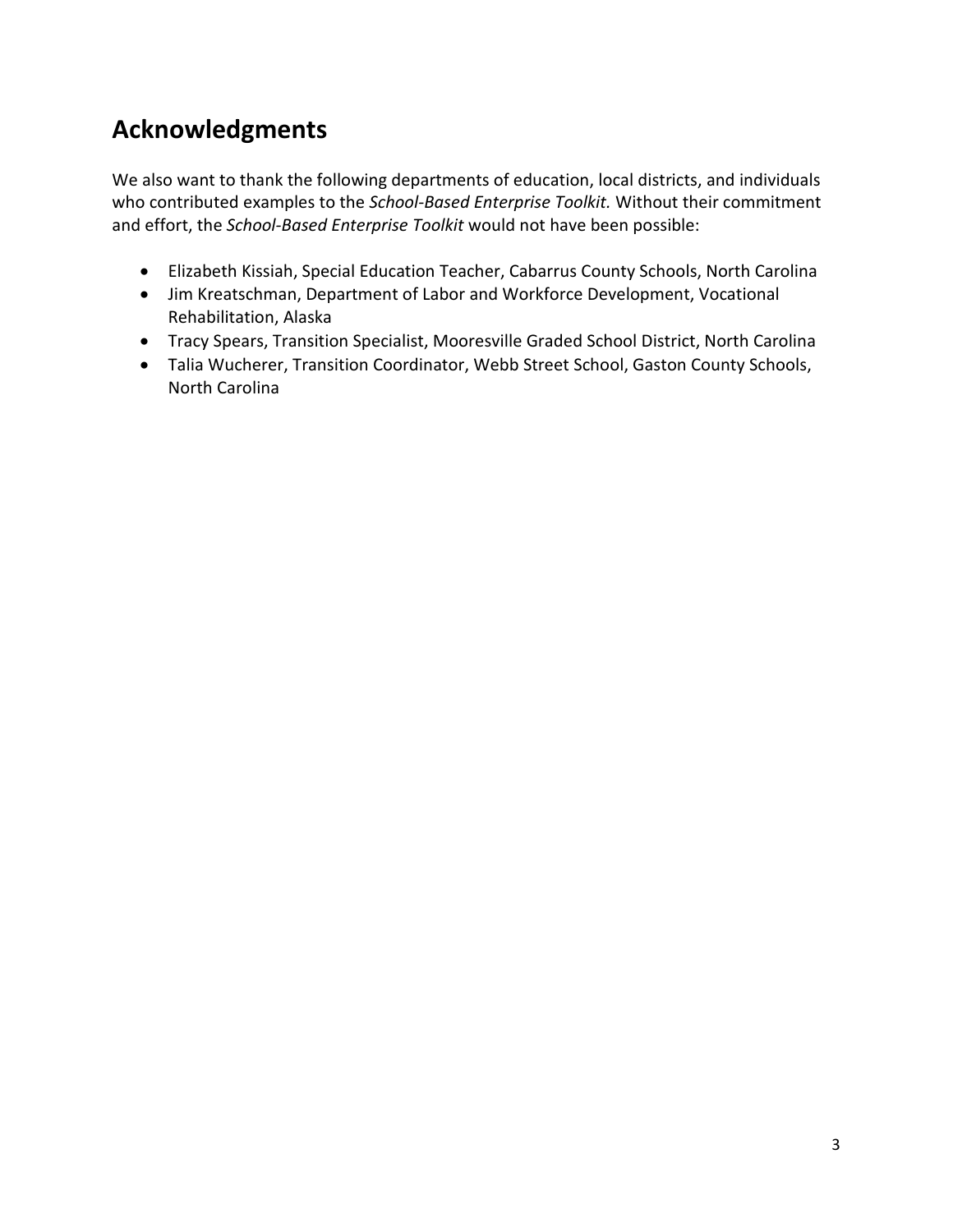# Contents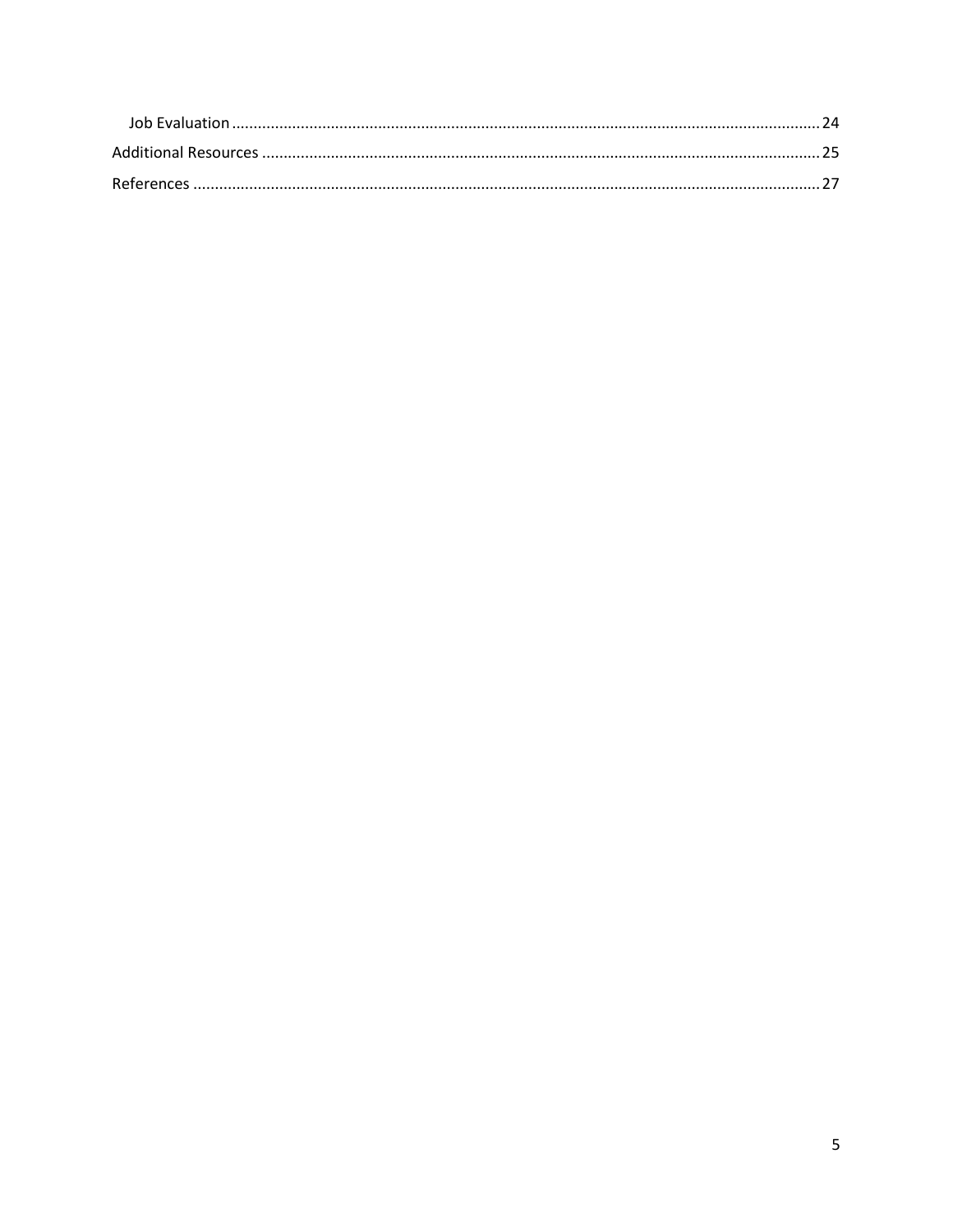# <span id="page-5-0"></span>**Introduction:**

Welcome to the National Technical Assistance Center on Transition's (NTACT) *School-Based Enterprise Toolkit.* NTACT assists State Educational Agencies, Local Education Agencies, and State Vocational Rehabilitation (VR) Agencies in implementing programs and practices that increase the percentage of students with disabilities, including those with significant disabilities, graduate prepared for success in postsecondary education and employment.

The toolkit explains the importance of, and process for, developing school-based work experiences and focuses primarily on how to develop a school-based enterprise. This toolkit is intended to be a practical guide for local educators and leaders on how to develop and implement a school-based enterprise, as well as understand how this process could assist students with disabilities in gaining employment skills needed for obtaining competitive integrated employment after high school.

This toolkit, like other toolkits at [www.transitionta.org,](http://www.transitionta.org/) is dynamic in nature and, as such, will continue to grow as NTACT further identifies and develops resources and tools useful in the implementation of evidence-based practices (EBPs) specific to school-based enterprises. Finally, there are numerous live links to resources on NTACT's website and other internet resources within the toolkit; as a result, it functions best if you take a moment to create your login at [www.transitionta.org,](http://www.transitionta.org/) to access all of the resources available.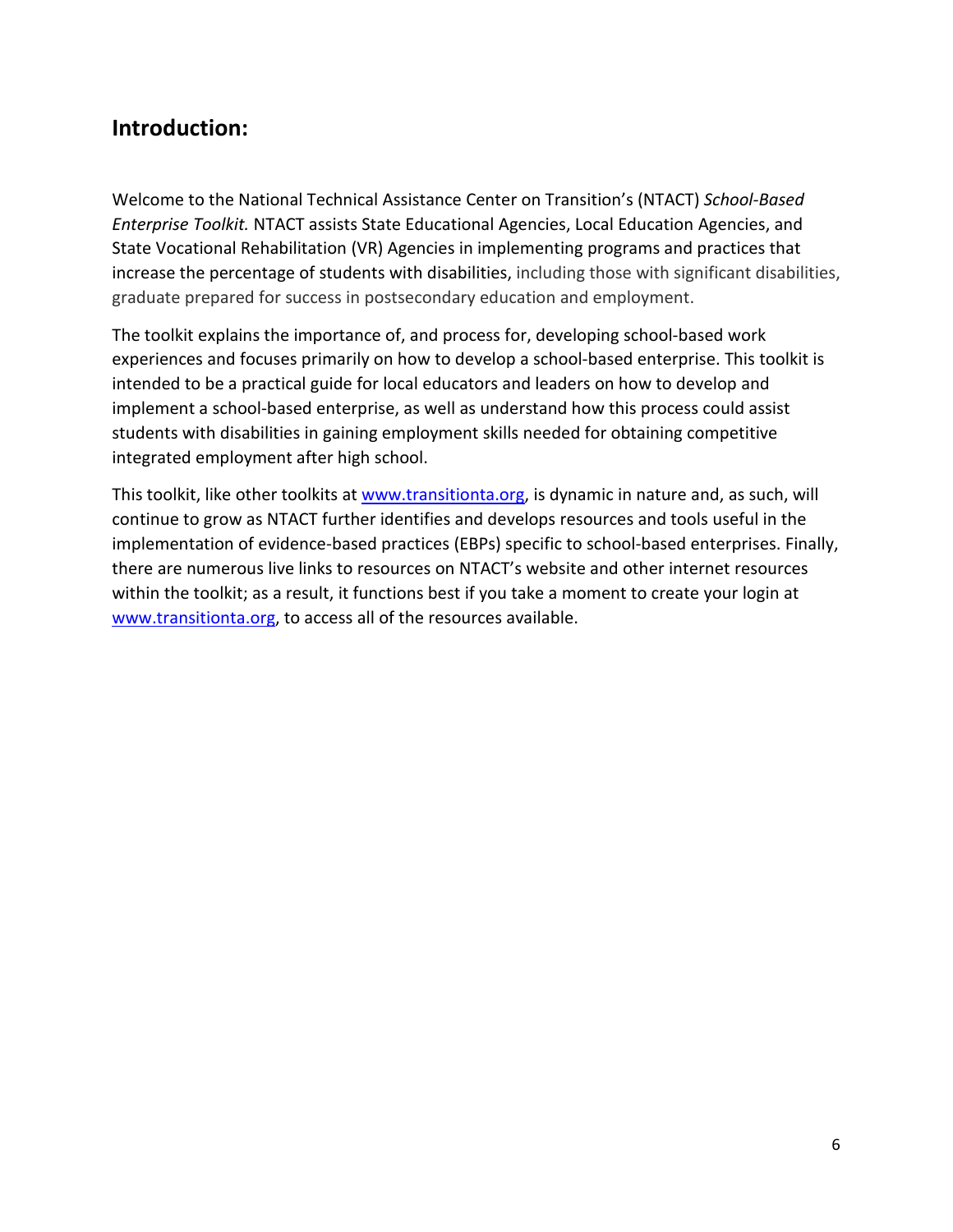# <span id="page-6-0"></span>**Section I: Rationale**

#### <span id="page-6-1"></span>**Importance of Work Based Learning Experiences**

- Research indicates employment is associated with an improved quality of life (Canha, Simoes, Owens, & Matos, 2013). However, employment outcomes of students with disabilities after completing high school consistently fall behind their peers without disabilities (Fogg, Harrington, & McMahon, 2010).
- Research indicates academic preparation in conjunction with transition planning, student empowerment, family involvement, activities connecting transition resources, and work experiences are highly important in influencing positive school-to-work transition outcomes (Mazzotti et al., 2016; Test et al., 2009). Work experience has consistently been identified as the most important predictor of post- school employment success for students with disabilities, regardless of disability or intensity of special education services (Bullis et al. 1995; Carter et al., 2012; Test et al., 2009). Work experiences are useful in all phases of career development and can take on different forms.
- One purpose of the Individuals with Disabilities Education Act of 2004, also known as IDEA, is to ensure that all children with disabilities have access to a free appropriate public education that includes special education and related services designed to meet their individual needs and prepare them for further education, employment*,* and independent living**.** [34 CFR 300.1(a)] [20 U.S.C. 1400(d)(1)(A)]
- IDEA outlines the expectation for public schools to support students in achieving their post-school goals in the areas of education, employment, and independent living. Concerning employment, this means schools should provide a variety of activities focused on increasing students' employability.
- The Workforce Innovation and Opportunities Act (WIOA; 2014) focuses on the importance of preparing individuals with disabilities for post-school employment. Outlined within WIOA (2014) are Pre-Employment Transition Services including direct services to be provided to students with disabilities who are eligible or potentially eligible for vocational rehabilitation (VR) services and include: (a) job exploration counseling; (b) work-based learning experiences; (c) counseling opportunities for enrollment in comprehensive transition or postsecondary educational programs and institutions of higher education; (d) workplace readiness training; and (e) instruction in self-advocacy, including peer mentoring.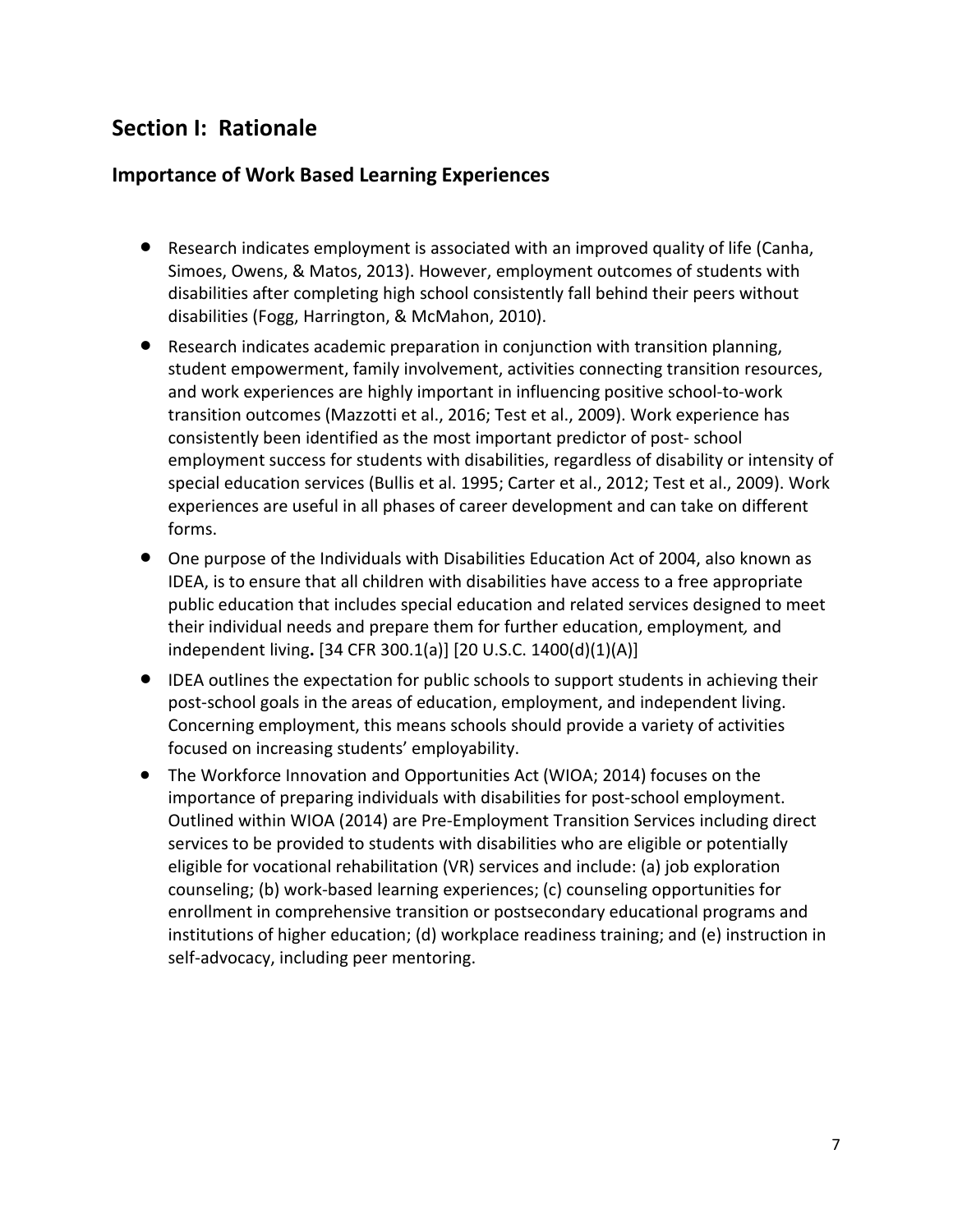#### <span id="page-7-0"></span>**School-Based Employment Preparation Strategies**

• School-based activities focused on employment can include a career education curriculum, academic coursework, employability skills instruction, career and technical education, on-campus jobs, career counseling, self-determination instruction, schoolbased enterprises and vocational assessment (Test, Aspel, & Everson, 2006). One effective method of providing a simulated work environment on the school's campus is the development of a school-based enterprise (SBE).

# <span id="page-7-1"></span>**Section II: What is a School-Based Enterprise?**

### <span id="page-7-2"></span>**Definition of a School-Based Enterprise**

- SBE is a work environment set up to simulate real working conditions as much as possible. School-based enterprises provide students with the opportunity to operate a small business, perform work for other businesses, and/or complete tasks for volunteer or non-profit organizations. SBE has been defined as "any school-sponsored activity that engages a group of students in producing goods or services for sale or to be used by people, other than the student involved" (Stern, 1994; p. 3). Distributive Educators Contributors of America/Distributive Education Club of America (DECA) defines SBE as an entrepreneurial operation in a school setting that provides goods/services to meet the needs of the market. SBEs are managed and operated by students as hands-on learning laboratories that integrate National Curriculum Standards in marketing, finance, hospitality, or management [\(https://www.deca.org/.](https://www.deca.org/)
- Microenterprise is another term used to describe a type of SBE. A microenterprise is defined as a very small enterprise owned and operated by individuals with low income, usually in the informal sector, with estimated start-up costs of \$500 or less (United States Agency for International Development; 2008). About 7% of the people creating microenterprises are individuals with disabilities (Fund for Innovation, Effectiveness, Learning, and Dissemination; 2015).
	- o Modified microenterprises can be used in the classroom to strengthen many IEP goals and skills (e.g., mathematics, reading, writing, communication, social skills, independent living, and vocational skills; Kearney & Dukes, 2018).
	- o School-based instruction can be used along with community-based instruction to identify skills that need to be targeted for further development (Steere & DiPipi-Hoy, 2012). For example, if a student has difficulty with counting money or making a purchase in the community, there are many opportunities that can be provided to the student to count money when collecting donations or make change when assisting customers. (Kearney et al., 2018).
	- o [Examples of microenterprises in schools](https://www.inc.com/tom-foster/how-kids-become-entrepreneurs.html)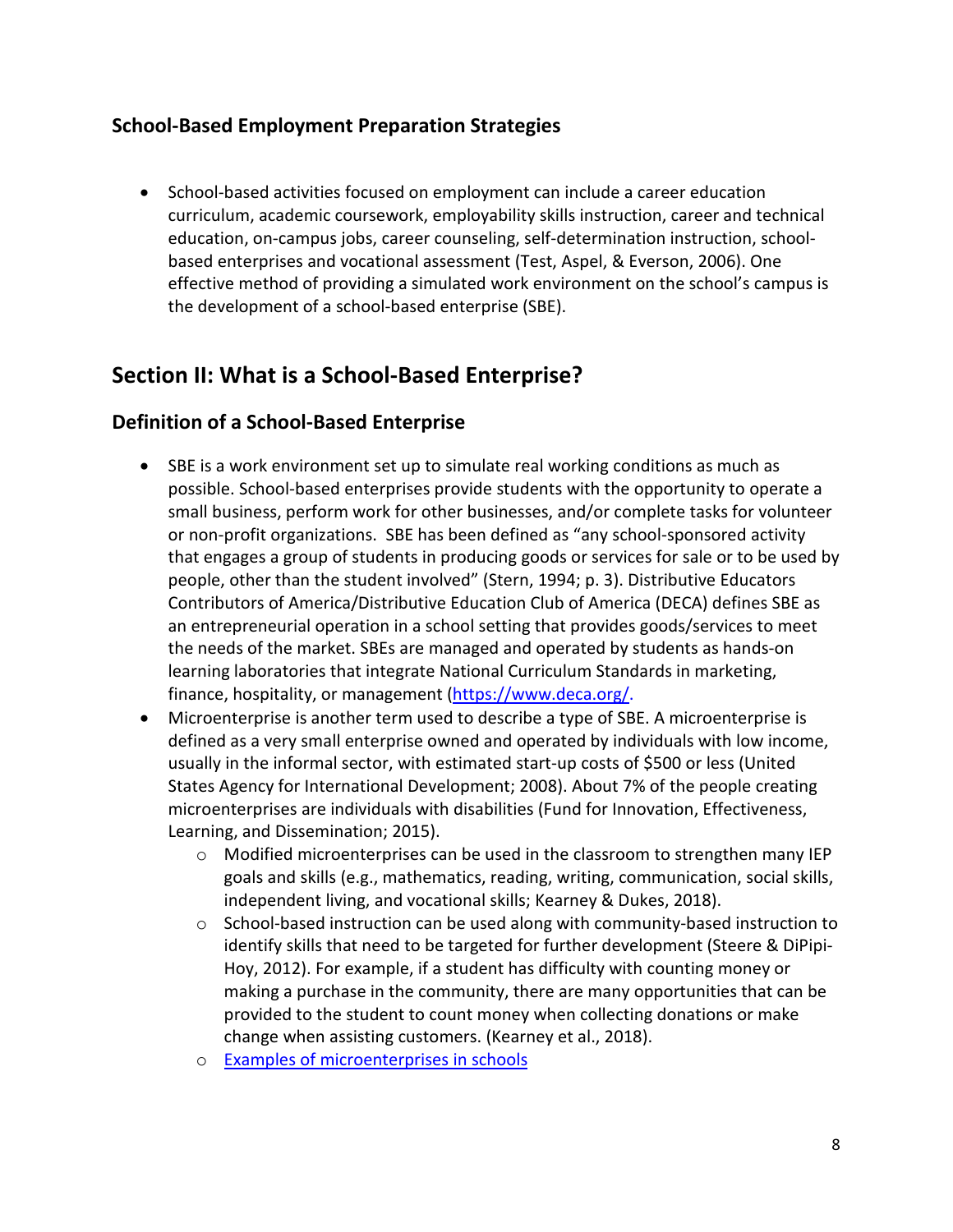## <span id="page-8-0"></span>**Benefits of School-Based Enterprises**

- SBE can provide students with their first work experience, as well as, opportunities to learn key career and social skills (Gugerty, Foley, Frank, & Olson, 2008). SBE can include career awareness, career exploration, and career preparation concepts.
- The environment of a SBE replicates that of a business, so students can learn and apply work behaviors (e.g., productivity, on-task, safety skills), habits (e.g., being reliable, organization skills, checking behind their work), and social skills (e.g., communication, teamwork, social conversations with their peers in a work environment) needed to be successful in a competitive employment setting. Students may also have the opportunity to develop specific skills for a particular job such as using hand tools, office equipment (e.g., copier, shredder), kitchen tools, or various forms of technology (e.g., creating electronic invoices, doodle polls, digital fliers).
- Within a SBE students are involved in the procedures associated with running a business such as ordering materials, budgeting for cost of supplies, maintaining inventory, marketing their products or services, organizing tasks, projecting costs, and evaluating their products and services by gaining feedback from their customers. Participating in a SBE can positively impact academic performance, behavior, and school attendance for students (Tindall, Gugerty, Phelps, Weis, & Dhuey, 1996).
- SBE can also assist students in increasing their self-determination skills by helping with decision making, problem solving, making choices, working with others on a team; as well as, increasing their personal responsibility, learning to take risks, and gaining confidence in becoming more independent (Gamache & Knab, 2018).

### <span id="page-8-1"></span>**Types of School-Based Enterprises**

- According to Gamache & Knab, (2018), there are two main types of SBEs including products and services.
	- o **Products** are items that are sold to make profit.
		- Considerations for products:
			- Margin: determining whether it is worth creating products or sourcing them from a wholesaler including:
				- o Per-unit margin of materials
				- o Labor versus the retail price.
			- Licensing: certain licenses may be required to sell specific items such as pre-packaged food or beverages and may involve:
				- o Regulations such as health department inspections
				- o Paperwork
				- o Additional Costs
			- Examples:
				- o Decals for shirts, chairs, cups, and other items
					- **[Raider Station](https://squareup.com/store/raiderstation)**
					- [The Owl's Nest School Store](https://jshs.ascisd.net/apps/pages/index.jsp?uREC_ID=608825&type=d&pREC_ID=1097797)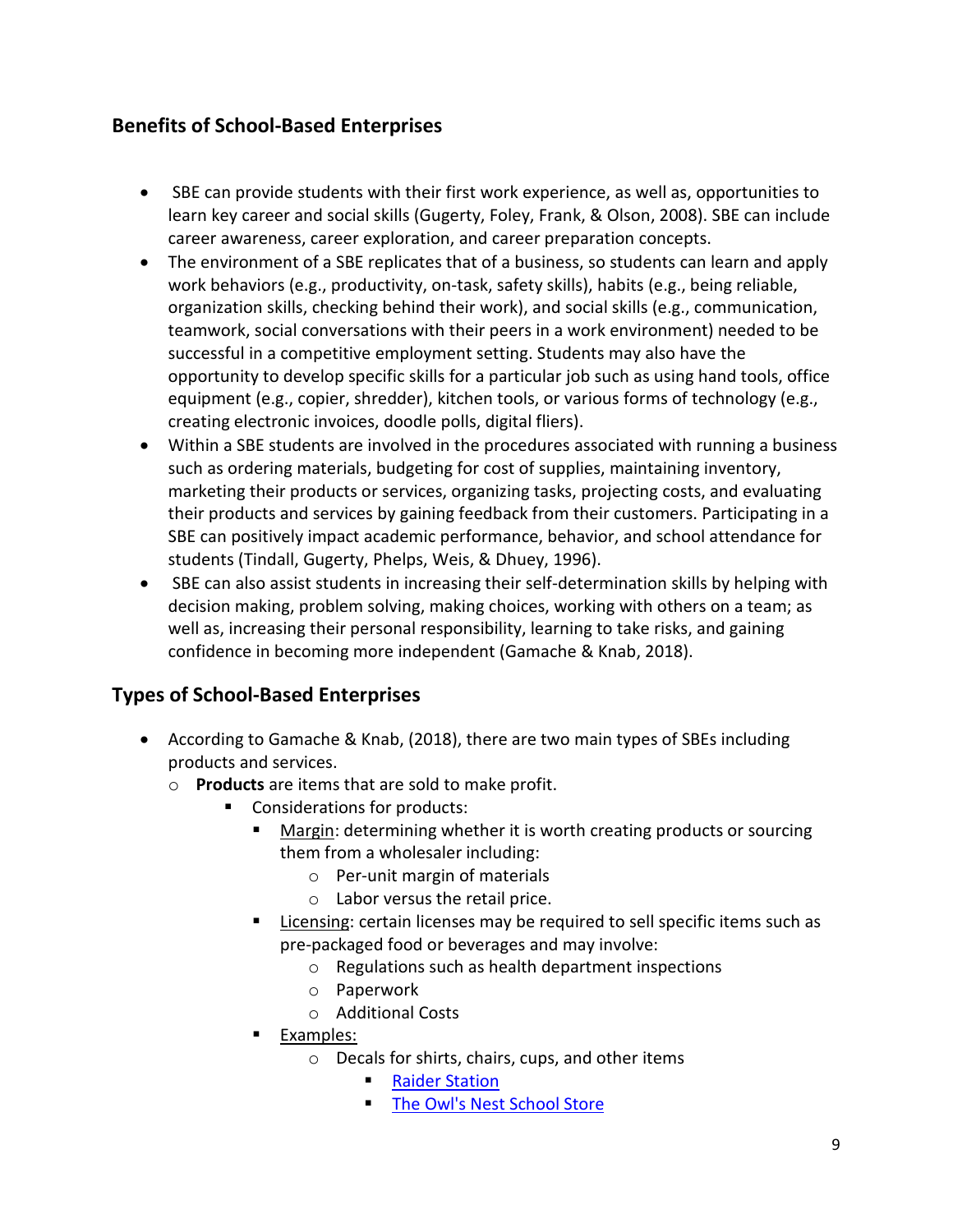- o Store selling items made (e.g., corn hole boards, holiday items, jewelry)
	- **[Card Factory \(PDF\)](https://na01.safelinks.protection.outlook.com/?url=https%3A%2F%2Fdrive.google.com%2Fa%2Funcc.edu%2Ffile%2Fd%2F15qR5DTB3UkOZtcAXw--b543HszKE9-LD%2Fview%3Fusp%3Ddrive_web&data=02%7C01%7Cshana.arias%40ucf.edu%7C455064d357c24827686708d696a924d6%7Cbb932f15ef3842ba91fcf3c59d5dd1f1%7C0%7C0%7C636862051598420837&sdata=koStMjTjAI56eaiWKzgg6EdciBh0zXqYZJEANPZX5q4%3D&reserved=0)**
- o Grocery Store
	- Bulldog Express Case Study (PDF)
	- [Bulldog Express: Out of Books Into Life \(PDF\)](http://www.k-state.edu/cecd/docs/pdfs/Bulldog%20Express.pdf)
- o Coffee shop
	- **[Gator Café \(Video\)](https://vimeo.com/138124183)**
- o School store
	- **The [Space Shop](https://highschool.marsk12.org/apps/pages/index.jsp?uREC_ID=800047&type=d&pREC_ID=1189660)**
- o **Services** include labor provided for a consumer.
	- **Consideration for services:** 
		- Labor intensive: ensure time is available to provide the service
		- Reputation and experience can increase margin: How will you build these? (e.g., practice, initial discounts)
		- Examples:
			- o Catering
				- Cardinal Corral (PDF)
			- o Car wash/Detailing
				- **[Car Wash \(DOC\)](https://na01.safelinks.protection.outlook.com/?url=https%3A%2F%2Fdrive.google.com%2Fa%2Funcc.edu%2Ffile%2Fd%2F1F9iPY4h70XC852q_vcPahEQ7ZqSctoA-%2Fview%3Fusp%3Ddrive_web&data=02%7C01%7Cshana.arias%40ucf.edu%7C455064d357c24827686708d696a924d6%7Cbb932f15ef3842ba91fcf3c59d5dd1f1%7C0%7C0%7C636862051598410828&sdata=mFE3dHg%2F87iyFGtHniurA7RZrLGmN5BGwTya%2FXVzitc%3D&reserved=0)**
			- o Gift wrapping

#### <span id="page-9-0"></span>**Phases of SBE Development: Planning, Implementation, and Evaluation**

- There are three phases starting a SBE including planning, implementation, and evaluation.
	- o **Planning:** The planning phase includes the logistics, legal aspects, market research, available resources, funding, and where and how production will happen.
	- o **Implementation:** The implementation phase includes the organization of the business, students' roles and responsibilities, and the importance of the process versus the product.
	- o **Evaluation:** The final phase is evaluation to ensure quality of the SBE this includes evaluating student progress, performance, and quality of the service or product delivered by the SBE. The next sections will define these phases in detail and provide suggestions to help with the development of a SBE.
- Each will be described in detail in the following sections.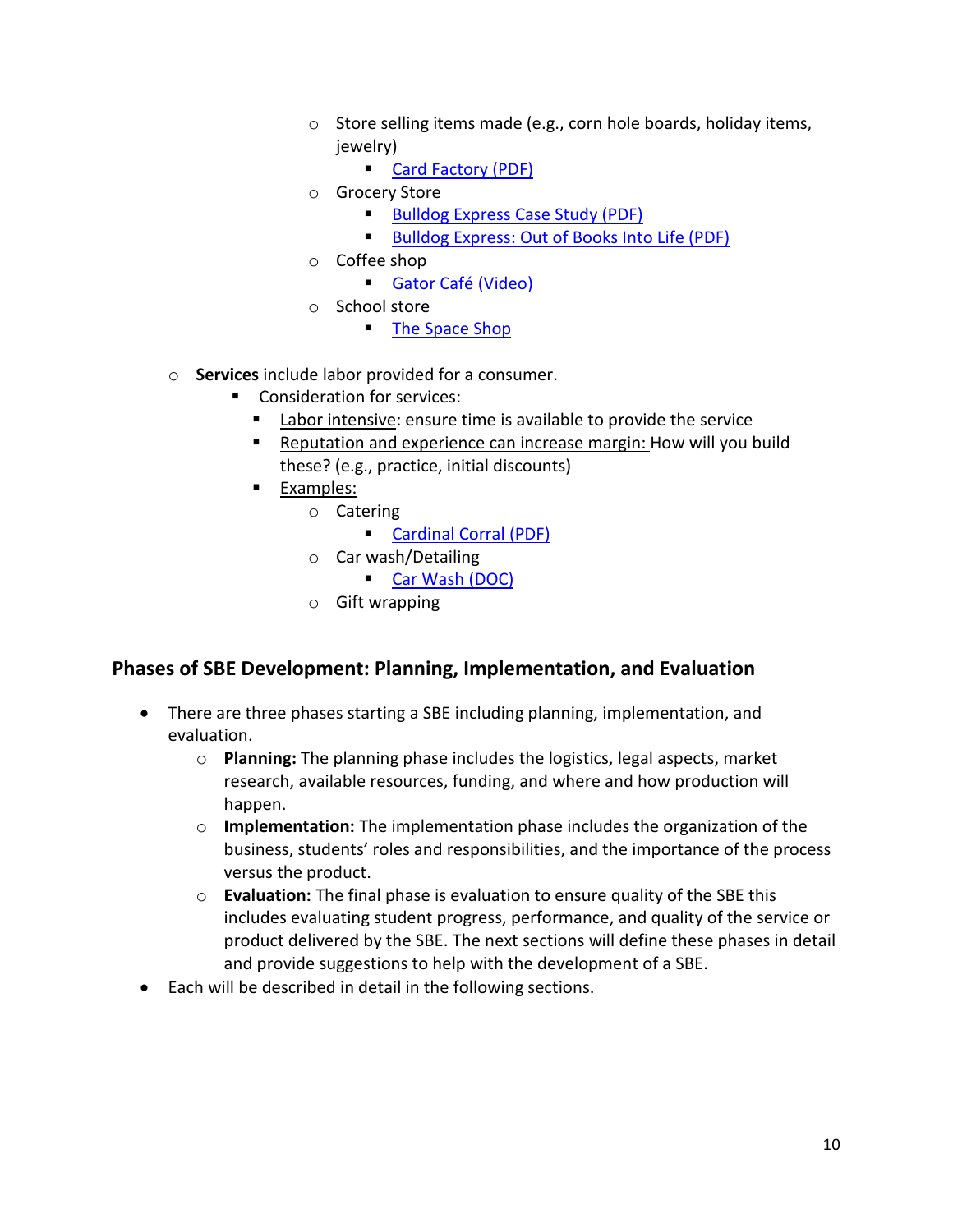# <span id="page-10-0"></span>**Section III: Planning the Development of a School-Based Enterprise**

#### <span id="page-10-1"></span>**Planning process**

• According to Test et al. (2006), the initial step in the planning process should be to determine what the business will provide or sell to customers. Will it be a product or a service and the logistics surrounding the creation of the product or distribution of the service? There are several guidelines to consider when making decisions on specific products and services for a SBE including:

### <span id="page-10-2"></span>**Research the Current Market:**

- What is the demand for this product or service?
- Is the service or product relevant and marketable in this community?
- What are the current market prices for the service or product?
- What are the quality and quantity demands?
- What do consumers want?
- What is the cost/benefit analysis for this product or service?

#### <span id="page-10-3"></span>**Strategies:**

- Conduct surveys of consumers to determine what products or services they desire most
- Survey consumers on what price they would be willing to pay for a product or service
- Evaluate the current prices for these products or services at local stores or businesses
- Determine margins needed to make a profit and compare to current market prices

#### <span id="page-10-4"></span>**Logistics and Available Resources**

- Is the production of the service or product feasible within the budget and time constraints of the SBE? (e.g., school schedule, supervision, storage, space, safety, cost benefit, transportation of materials)
- Is the service or product beneficial to students in both job skills they may gain from the experience and net profit (i.e., after other expenses)?
- What resources are available within the school building? What resources will need to be purchased?
- How much teacher involvement will be needed?
- Can the product or service be produced with minimal teacher involvement other than initial training and ongoing supervision?
- Strategies:
	- $\circ$  Think about the process students will engage in while creating the product or delivering the service
	- o Think about transferable skills associated with the production or delivery of the service or product such as soft skills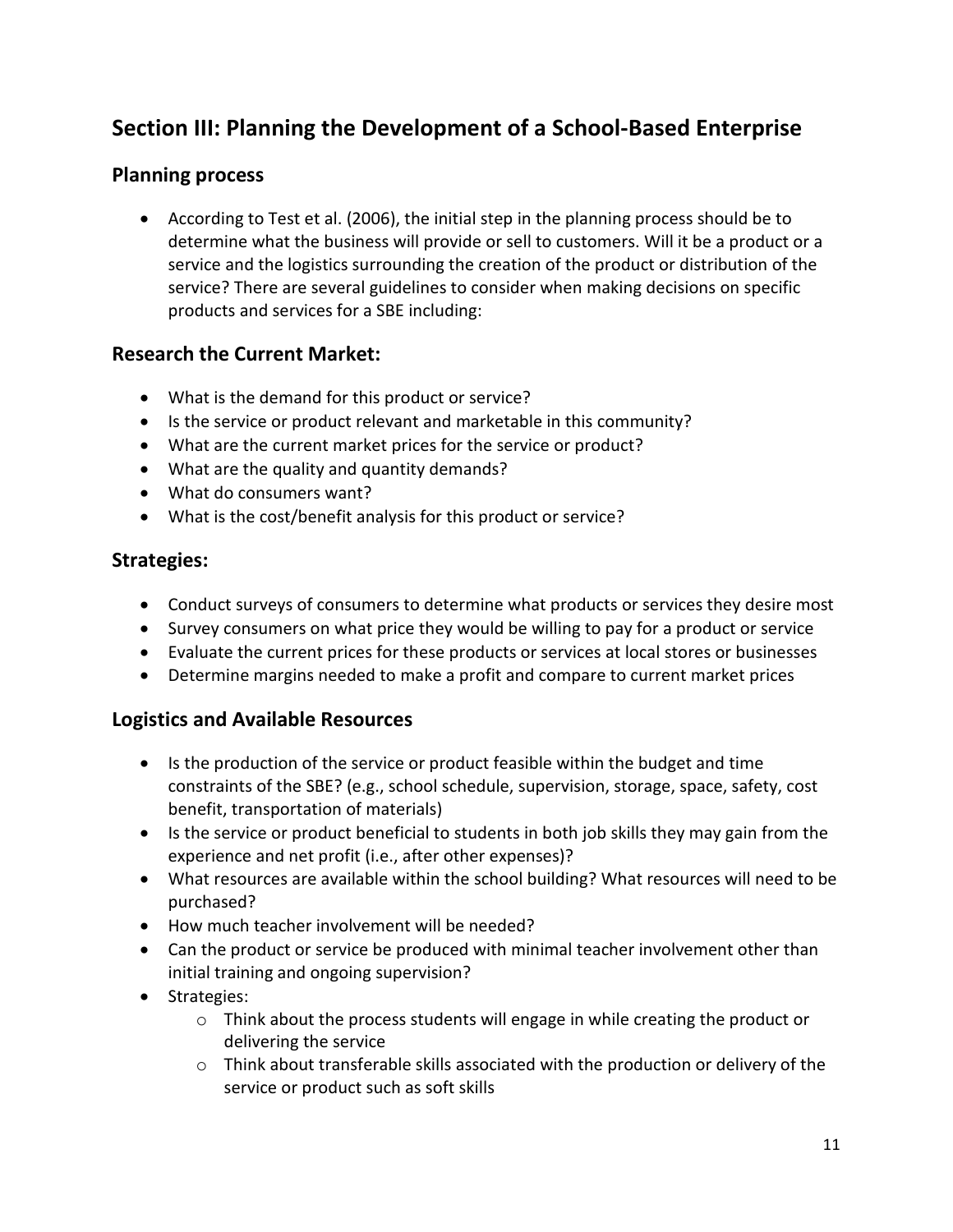o Consider partnering with clubs or other school groups to promote inclusive opportunities

| <b>Pre-Employment Transition Service</b> | <b>Alignment with School-Based Enterprises</b>    |
|------------------------------------------|---------------------------------------------------|
| <b>Job Exploration Counseling</b>        | Students can explore different ideas when         |
|                                          | developing an SBE. A group of students may        |
|                                          | choose to have multiple facets to their SBE in    |
|                                          | order to include the strengths and preferences of |
|                                          | all those included. They learn how to run a       |
|                                          | business and explore different skill areas within |
|                                          | the business.                                     |
| <b>Work-Based Learning Experiences</b>   | Students will have work-based learning            |
|                                          | experiences while running a SBE. They will either |
|                                          | create or manufacture a product or deliver a      |
|                                          | service. Through those activities they will be    |
|                                          | gaining work experience and developing key        |
|                                          | skills for employment.                            |
| Counseling on Opportunities              | Students will gain an awareness of the wide       |
| for Enrollment in Comprehensive          | range of career pathway options and labor         |
| <b>Transition or Post-Secondary</b>      | market realities and projections. Examples of     |
| <b>Education Programs</b>                | counseling that may occur for students involved   |
|                                          | in a SBE include academic planning, information   |
|                                          | on accessing accommodations and services in       |
|                                          | the postsecondary setting, college and            |
|                                          | affordability planning, college and career        |
|                                          | exploration/selection process, and                |
|                                          | postsecondary education application/admission     |
|                                          | process.                                          |
| <b>Workplace Readiness Training</b>      | While running a SBE students will develop and     |
|                                          | receive training on skills needed for the         |
|                                          | workplace including communication, financial      |
|                                          | literacy, problem solving, and teamwork.          |
| Instruction in Self-Advocacy, including  | Students will learn leadership skills by running  |
| peer mentoring.                          | their business and may learn to provide           |
|                                          | constructive criticism when serving in a          |
|                                          | supervisory role with their peers. Students will  |
|                                          | receive instruction self-advocacy, so they can    |
|                                          | promote and sustain their business. Students will |
|                                          | work on self-determination skills such as goal    |
|                                          | setting, self-monitoring of the business's        |
|                                          | performance, and making choices and decisions     |
|                                          | when running the SBE.                             |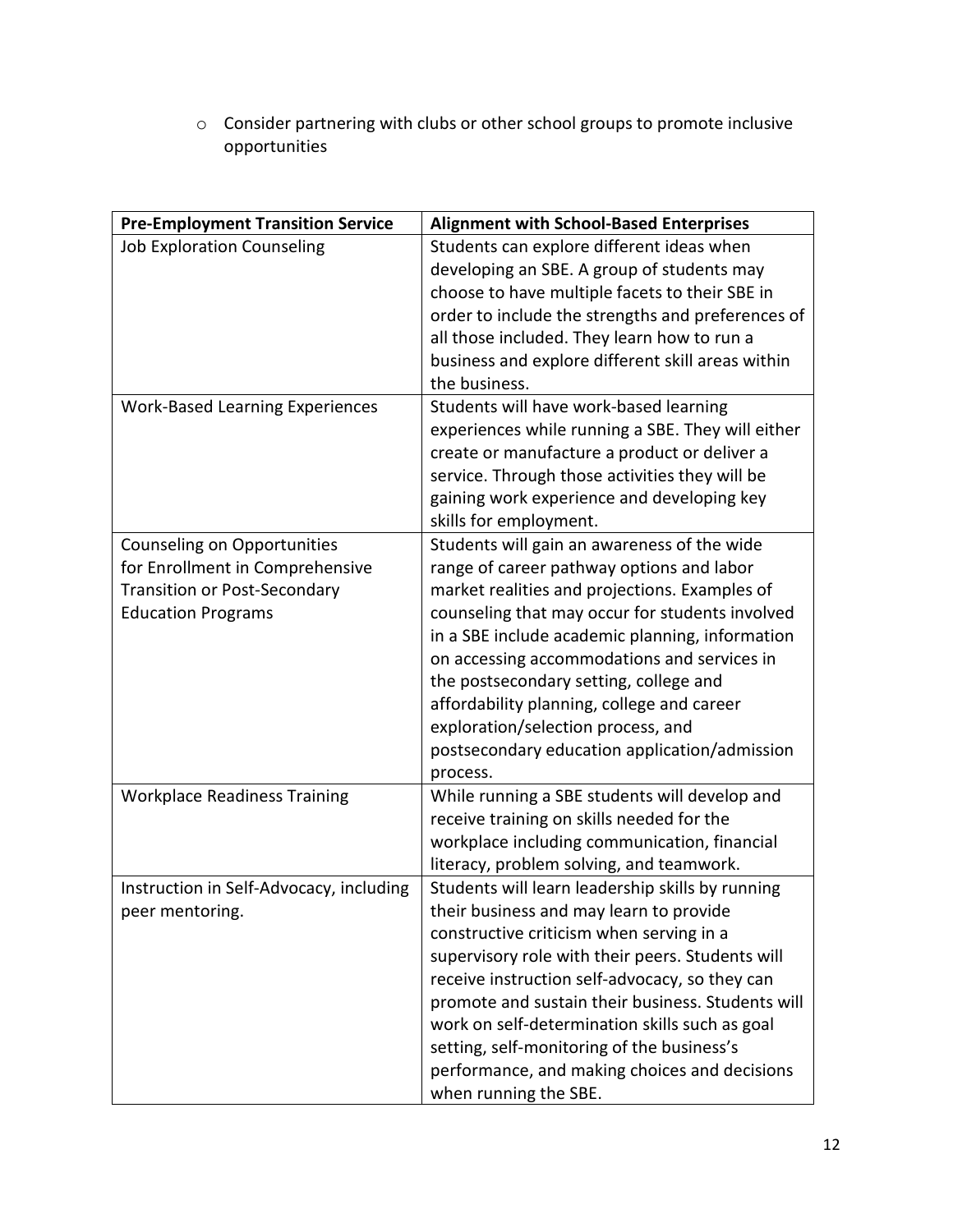### <span id="page-12-0"></span>**Considerations when designing instruction**

- What transferable skills can be learned in the SBE that will translate to communitybased and competitive jobs?
- Does the service or product promote inclusion with their peers without disabilities?
- Does the service or product assist students in gaining more vocational choices in the future?
- Will producing the product or delivering the service provide an environment for students to practice work skills, habits, and behaviors associated with success in competitive employment situations (Keul, 1991)?

### <span id="page-12-1"></span>**Developing a business plan**

• Once the above information has been decided you can develop a business plan. An efficient business plan will provide insight into the potential success of the SBE. A business plan is a written document defining the goals of the SBE and outline the procedures needed to achieve those goals. The plan also describes what the business does, how it will be accomplished, who is responsible, where production and distribution will take place, and why it is needed. It is important to outline a plan for the SBE in order to figure out logistics, needs, and if the products or services are a good idea. Topics to include in your business plan and a sample business plan are included in Appendix A.

### <span id="page-12-2"></span>**Fit with General Curriculum**

• While students are developing, planning, and implementing their SBE, they are also learning key academic skills they need to complete high school. The table below provides examples of how SBE activities can be aligned with common core standards:

| <b>School-Based Enterprise Activities</b> | <b>Alignment to Common Core Standards</b>             |
|-------------------------------------------|-------------------------------------------------------|
| Calculating cost                          | <b>High School: Modeling</b>                          |
| Evaluating demand                         |                                                       |
| Creating a production<br>$\bullet$        |                                                       |
| schedule for a product                    |                                                       |
| Estimating quantities of<br>$\bullet$     |                                                       |
| products                                  |                                                       |
| Managing the company's<br>$\bullet$       |                                                       |
| budget                                    |                                                       |
| Working with others on a<br>$\bullet$     | English Language Arts Standards: Speaking & Listening |
| team                                      | Grade 9-10                                            |
|                                           | <b>Grade 11-12</b>                                    |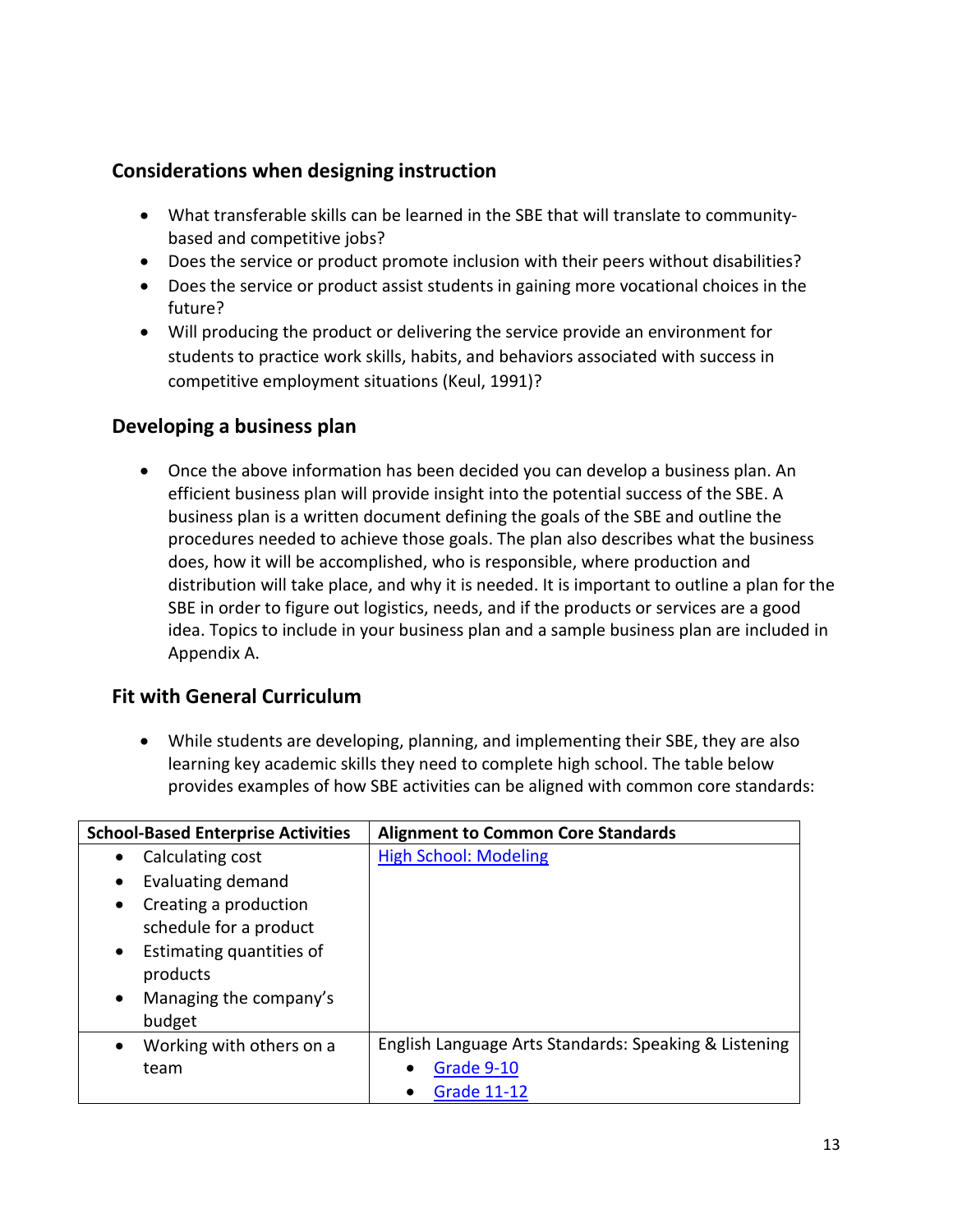| Collaborating with peers<br>and co-workers      |  |
|-------------------------------------------------|--|
| Using digital media to<br>advertise the SBE     |  |
| Communicate clearly with<br>peers and consumers |  |

### <span id="page-13-0"></span>**Fit with Pre-Employment Transition Services**

- The Rehabilitation Act of 1973 (Rehabilitation Act), as amended by the Workforce Innovation and Opportunity Act (WIOA) (2014) expanded the population of students with disabilities who may receive services and the types of services VR agencies may provide to students with disabilities.
- The Rehabilitation Act WIOA (2014) requires VR agencies to provide, or arrange for the provision of, pre-employment transition services for students with disabilities and to coordinate the services with local educational agencies (LEAs).
- The required activities are direct services to be provided to students with disabilities who are eligible or potentially eligible for VR services and include:
	- $\blacksquare$  job exploration counseling
	- **U** work-based learning experiences
	- counseling opportunities for enrollment in comprehensive transition or postsecondary educational programs and institutions of higher education
	- **U** workplace readiness training
	- **I** instruction in self-advocacy, including peer mentoring.
- For more information on working with VR and providing pre-employment transition services see the [Competitive Integrated Employment Toolkit](https://www.transitionta.org/cietoolkit) and the [Teacher's Guide to](https://transitionta.org/sites/default/files/news/TeachersGuide_VR_FINAL_November17.pdf)  [Vocational Rehabilitation.](https://transitionta.org/sites/default/files/news/TeachersGuide_VR_FINAL_November17.pdf)

# <span id="page-13-1"></span>**Section IV: Implementing a School-Based Enterprise (SBE)**

### <span id="page-13-2"></span>**Organization**

- SBEs should mirror actual work environments (Test et al., 2006).
- Teachers who have limited experience with business and industrial settings may profit from spending time visiting a range of worksites. It is important to understand potential issues such as traffic flow, material handling, and assembly line set-up.
- Some communities may have access to local businesses with industrial engineers who could help with designing the SBE work environment.
- **Considerations for organizing SBEs:** 
	- o Consider space and funding needed to begin and sustain the SBE
		- Set-up materials, work areas, or work stations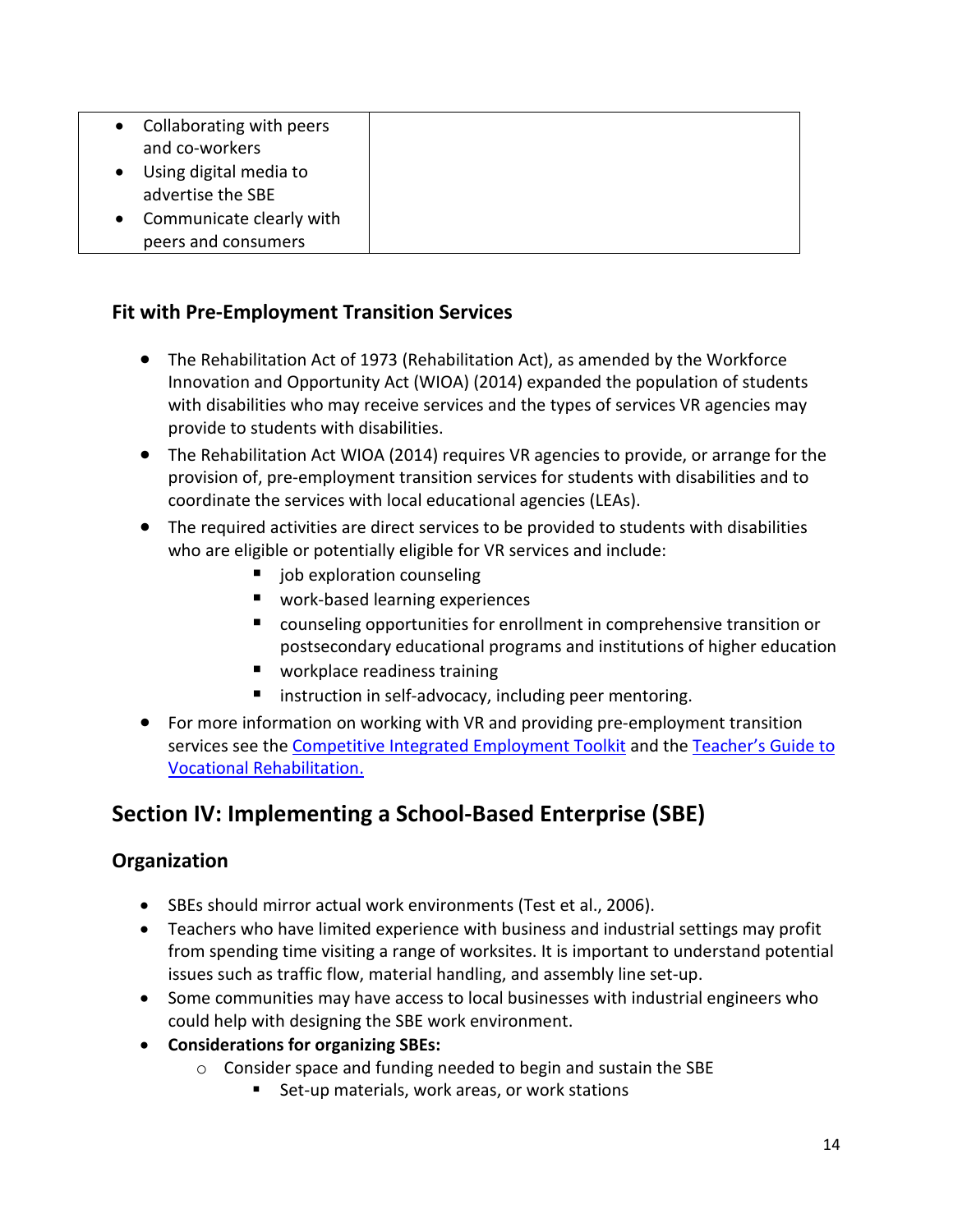- $\circ$  Analyze the product to be produced and/or services to be delivered, as well as student abilities
	- Will work be performed in an assembly line or start to finish manner?
	- **Providing both options during training will increase generalization**
- $\circ$  Develop procedures such as work rules, expected dress, clocking in/out, breaks, dismissals, layoffs, suspensions, and promotions
- o Decide where safety/other equipment will be used and stored
- $\circ$  Plan for transitional times (e.g., entering/exiting work area, beginning/ending break) – focus should be on downtime)
- o Determine how students will clock in/out, get supplies, report for work/get job assignment/begin work on time
- o Decide how students end work (e.g., cleaning up work area, storing supplies/tools, completing in recordkeeping, clocking out)
- $\circ$  Provide student with an orientation that explains policies and procedures of the SBE

#### • **Potential Student Roles**

- o Potential roles might include
	- **Workstation supervisor**
	- **Quality control supervisor**
	- **Material handler**
	- Marking director
	- **Inventory controller**
	- Accountant
	- **Bookkeeper**
- o Provide opportunities for students to have diverse work experiences (i.e., different jobs and roles)
	- There should be written policies and/or an employee handbook (as in an actual work setting)
	- Students should complete an application and participate in an interview to obtain their job/position
	- Promotional opportunities can be used as a motivational tool

#### • **Further Considerations for Implementing Production/Services within an SBE**

- o Gather equipment and supplies
- o Determine workforce and their role
- o Delineate the process for producing products or services
- o Outline sales strategies
- o Determine the target market and ways to market the products
- o Consider methods needed to distribute the products or services
- o Maintain budgets
- o Maintain inventory
- o Deliver products and/or services
- **Design and Implement Curriculum Activities Related to SBEs**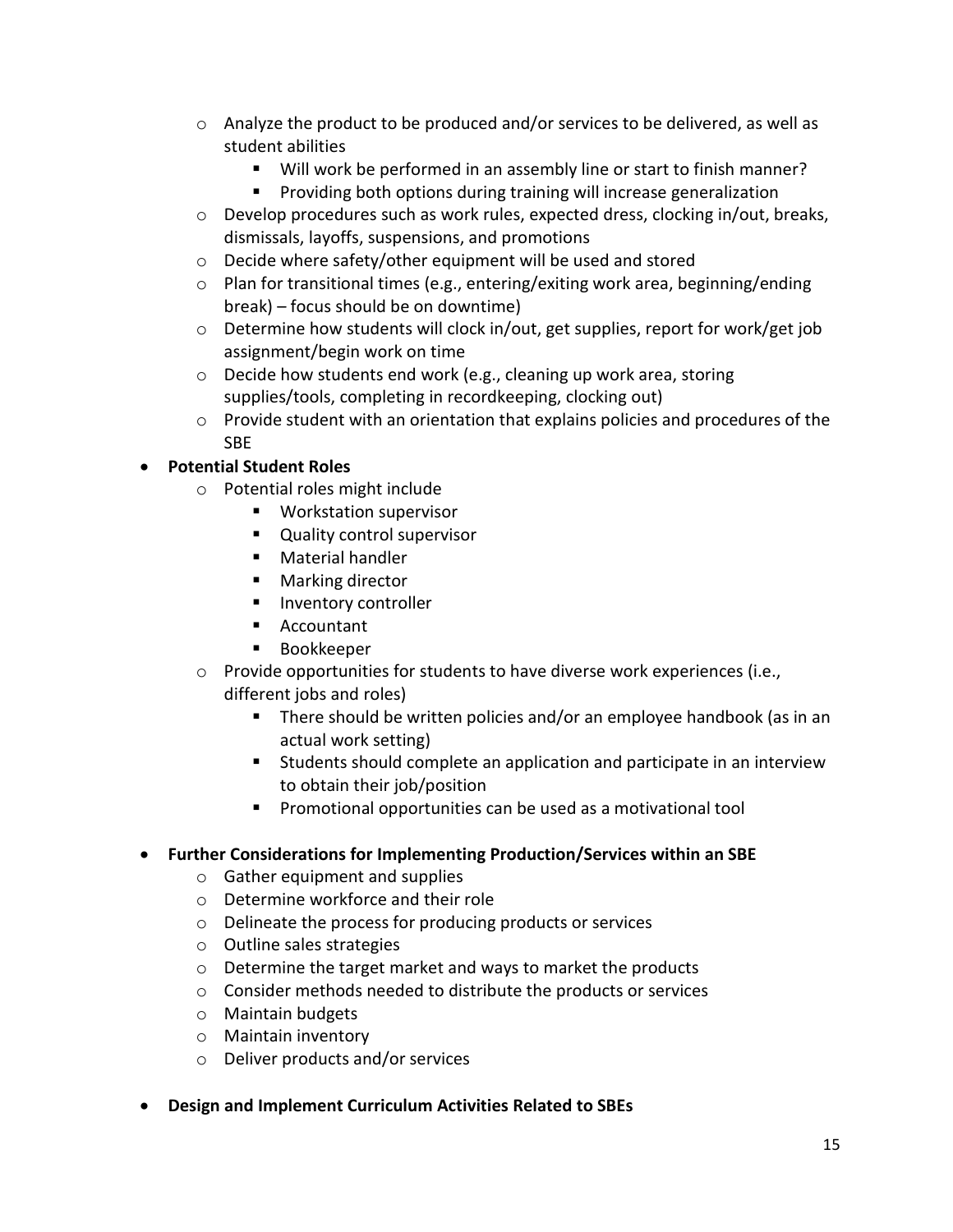Participating in an SBE can have a positive impact on academic performance, behavior, and attendance (Tindall, Gugerty, Phelps, Weis, & Dhuey, 1996)

- o Require integration of academic and career/technical courses
- $\circ$  Encourage all students to participate in school-based enterprise and related courses
- $\circ$  Involve counselors in the school-based enterprise and programming of students
- o Decide what students should know and be able to do
- o Bring business/industry experts in to advise on curriculum
- o Incorporate cooperative learning and teamwork activities

Retrieved from [School Based Enterprises by Public Schools of North Carolina \(PDF\)](https://ec.ncpublicschools.gov/disability-resources/intellectual-disabilities/ocs/school-based-enterprise.pdf)

- **Daily Operations and Process Refinement for Implementing SBEs** (Gamache & Knab, 2018)
	- o Contingency plans for illness, no-shows, tardiness, breaks, set-up and disassembly time
	- o Safety and security for staff
	- o Money handling
	- o Handling complaints
	- o Staff training
	- o Compensation (i.e., paid or points-based)
		- Use of timecards, end of week reward system
	- o Process (or cause and effect) diagrams to help students understand sequences and to reflect on SBE experiences to make continuous improvements

# <span id="page-15-0"></span>**Section V: Evaluating to Ensure Quality**

#### <span id="page-15-1"></span>**Ensuring Quality**

- The goal is for an SBE to emulate a real work environment, so students will learn and transfer job skills to community-based jobs (Test et al., 2006)
- Keul (1991) listed the following criteria to ensure that school-based work experiences mirrored real-work experiences:
	- o Develop and use a task analysis which outlines the steps involved in performing the process or service.
	- o A measurement tool should be developed based on the task analysis to ensure students are following all steps needed to actualize the product or service.
	- $\circ$  Students should be able to accurately and consistently complete the steps on the task analysis once instruction is provided.
	- o Considerations should be made so resources and personnel are in place to deliver a high-quality service or product.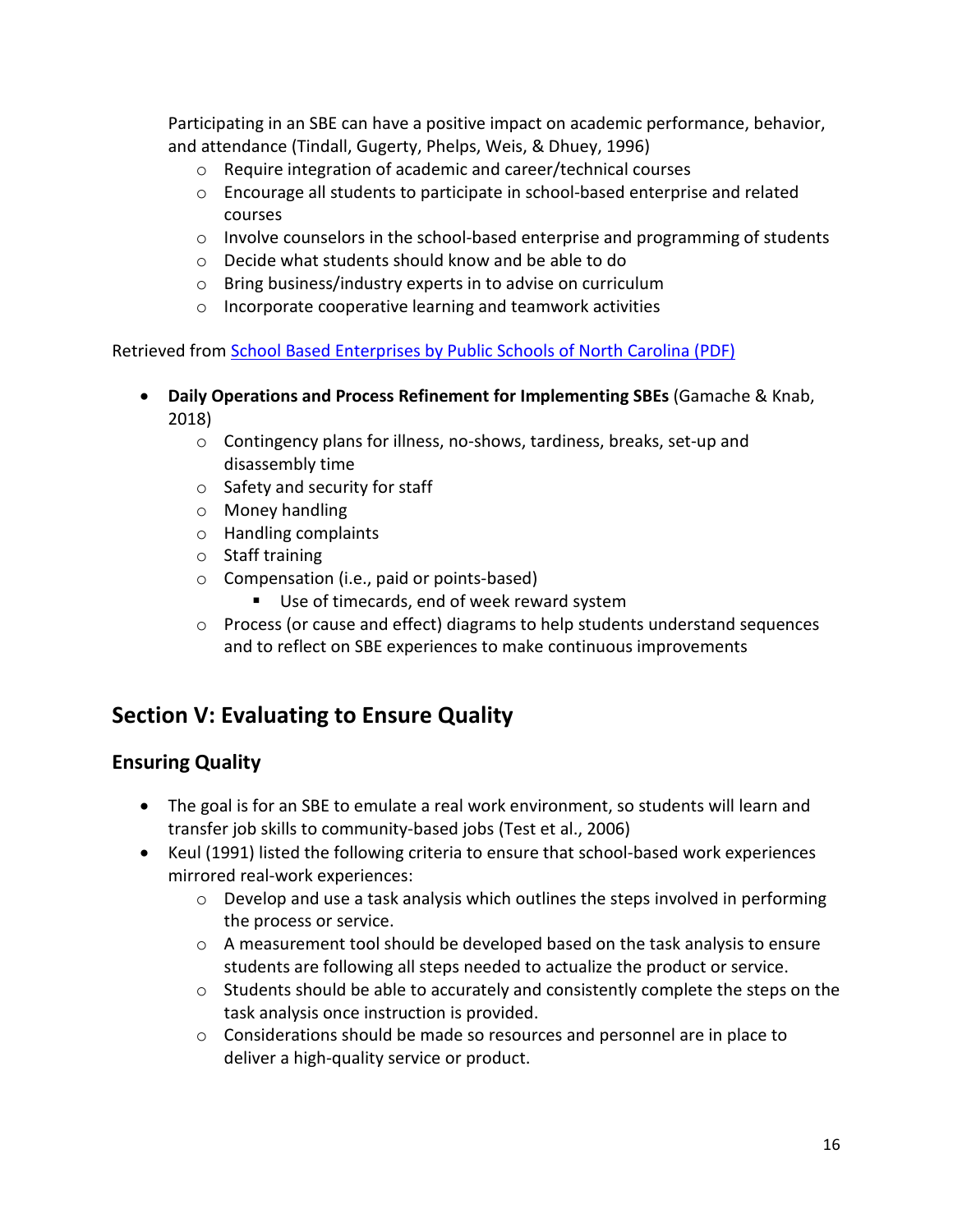$\circ$  The SBE work environment should have as many of the same elements as the real job environment as possible (e.g., realistic stress to build the endurance and efficiency required to meet demands of consumers in a timely manner)

# <span id="page-16-0"></span>**Evaluation methods**

- Primarily focus evaluation on the process of the job tasks rather than the quality of the product. See the [NTACT Evaluation Toolkit](https://www.transitionta.org/evaluationtoolkit) for more information on evaluation methods.
- **Task Analysis**
	- o Develop a data sheet that reflects the process of student responsibilities required to actualize the product or service
	- $\circ$  Create a task analysis of the steps students should follow to complete the task for providing a service or creating a product
	- o See examples located in Appendix B

#### • **Performance Evaluation**

- o Assessing student job performance is instrumental to personal and career development.
	- **Examples might include:** 
		- Data on performing a task analysis
		- Observation notes and data collected by job coaches, paraeducators, and teachers
		- Rubrics to determine if task-related elements are achieved
			- $\circ$  Direct observable skills related to the task completion according to the task analysis or checklist that supports the product or service. (See Appendix C for an example)
			- $\circ$  Indirect soft skills attitude and cooperation, reliability, productivity/on task, quality of work, teamwork and communication

# <span id="page-16-1"></span>**Section VI: Practical Resources**

### <span id="page-16-2"></span>**Summary of School-Based Enterprises**

- Overall SBEs are one way to provide school-based work experiences for students during high school. SBEs can provide students with their first work experience, as well as, opportunities to learn key career and social skills (Gugerty et al., 2008). Students can gain work experiences, develop their employability skills, increase their selfdetermination, and leadership skills while running their own SBE.
- This section will provide examples of SBEs from practitioners across several states. These SBEs include a description of how the SBE was developed, some of their resources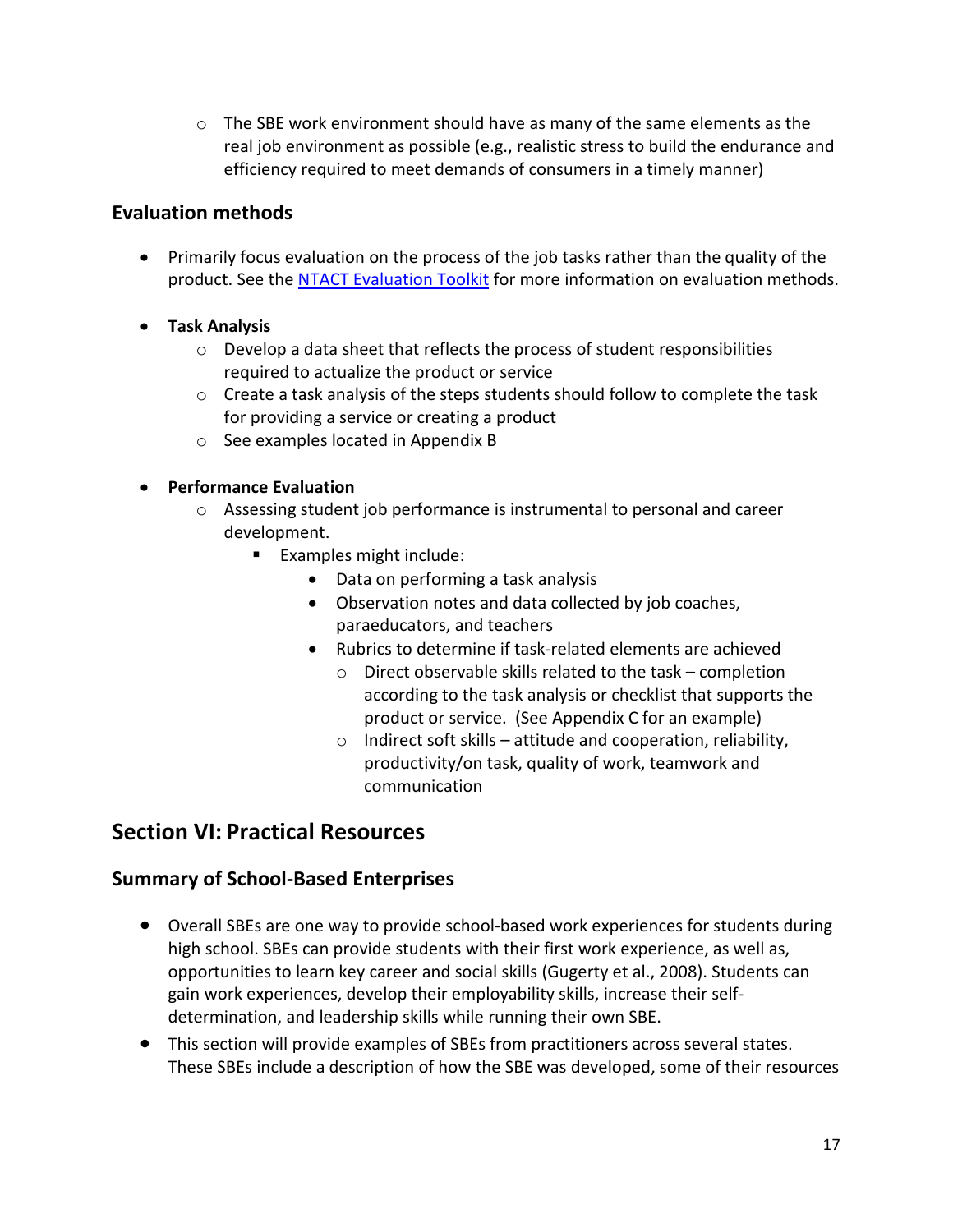and evaluation methods used, and other information needed to understand how the SBE was run.

# <span id="page-17-0"></span>**Examples of School-Based Enterprises**

Users may need to login (free) at [www.transitionta.org](https://na01.safelinks.protection.outlook.com/?url=http%3A%2F%2Fwww.transitionta.org&data=02%7C01%7CShana.Arias%40ucf.edu%7C4fe2effebc0b4dddafc908d69d88682a%7Cbb932f15ef3842ba91fcf3c59d5dd1f1%7C0%7C0%7C636869606526750695&sdata=lRwwYsiwx45ahQYtfCSiGX6xtpNnGwD%2B11XXoUK0fAM%3D&reserved=0) to access the resources below

- o **Products** 
	- [S'Cool Store](https://www.transitionta.org/system/files/resourcetrees/SBE_S%E2%80%99Cool%20Store%20%281%29%20%281%29.pdf?file=1&type=node&id=1709&force=) (Alaska)
	- **[Card Factory](https://www.transitionta.org/system/files/resourcetrees/SBE_Card%20Factory%20%281%29%20%281%29.pdf?file=1&type=node&id=1710&force=) (North Carolina)**
	- **[Workings of Webb](https://www.transitionta.org/system/files/resourcetrees/SBE_Workings%20of%20Webb%20%281%29%20%281%29.pdf?file=1&type=node&id=1708&force=) (North Carolina)**
- o **Services**
	- **[Car Wash](https://www.transitionta.org/system/files/resourcetrees/SBE_Car%20Wash%20%281%29%20%281%29.pdf?file=1&type=node&id=1711&force=) (North Carolina)**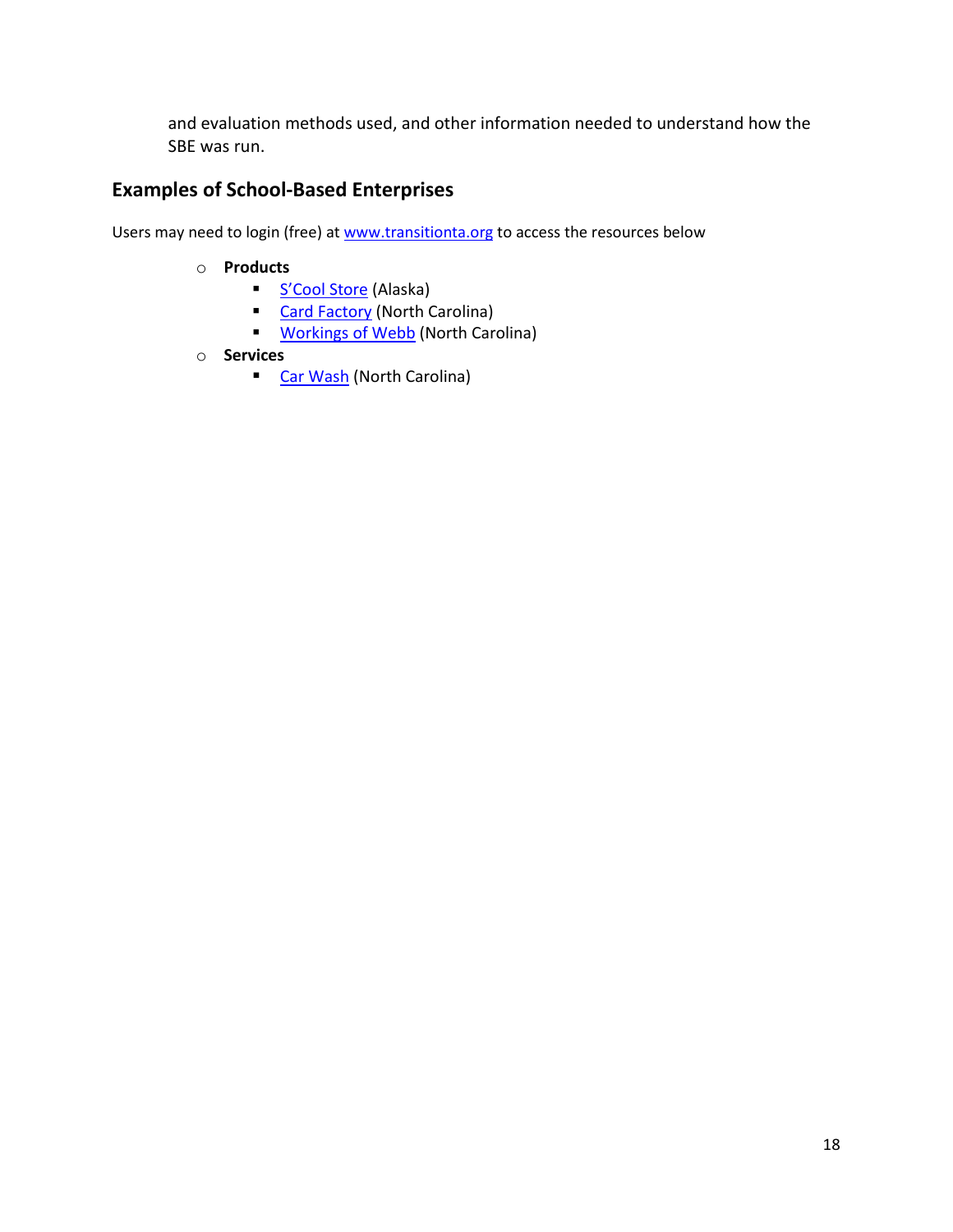# **Appendices**

# **Appendix A: Sample Business Plan**

**Appendix B: Task Analysis Examples** 

**Appendix C: Formal Evaluation Examples**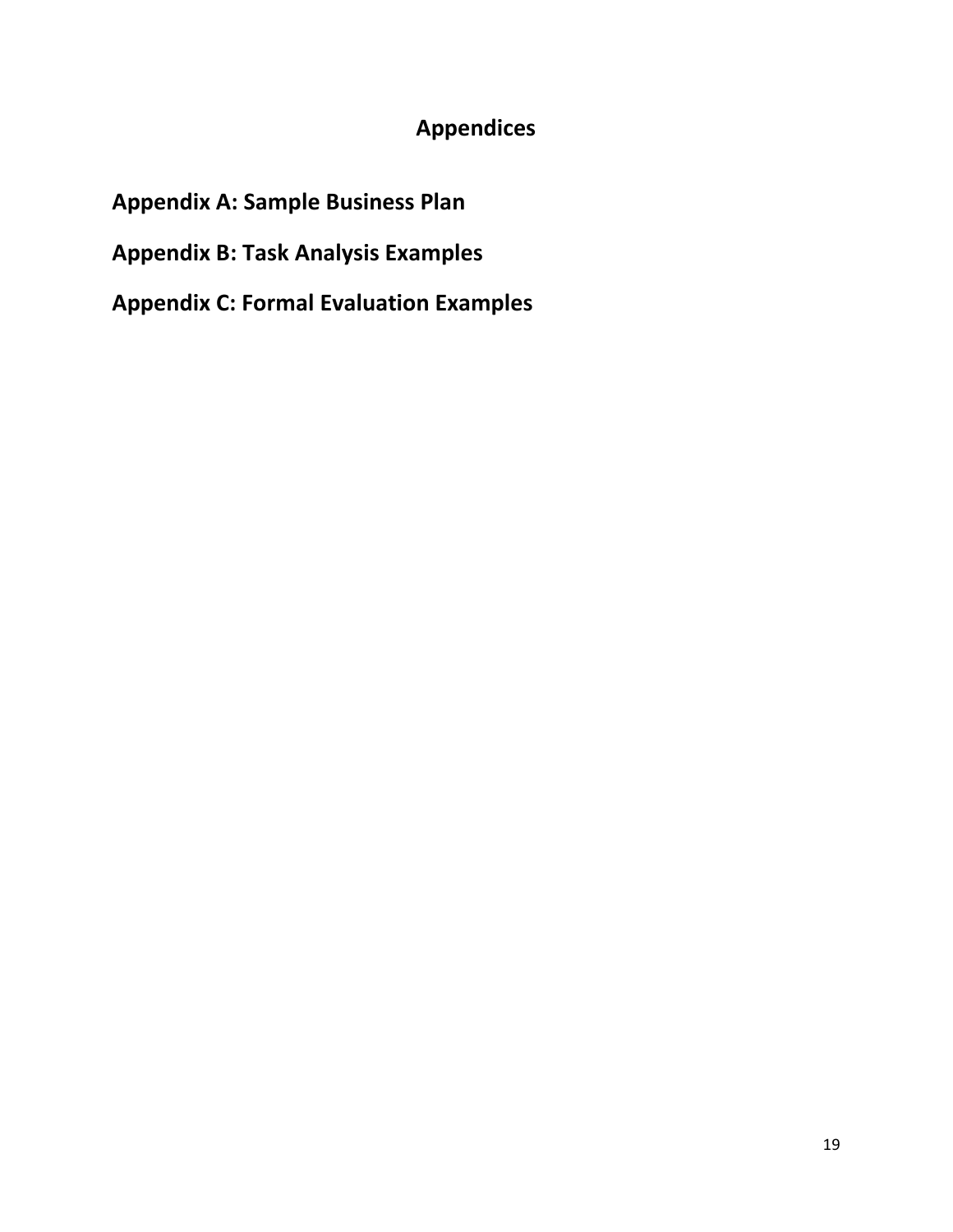# **Appendix A**

#### **Business Plan**

#### <span id="page-19-1"></span><span id="page-19-0"></span>1. Business Description

- Name
- Goals and objectives
- Owned and operated by marketing education/DECA program
- Identify your market
- Identify and analyze your competition
- Who are your customers
- Identify trends in your specific market
- Does your SBE make good marketing sense
- 2. Products and Services
	- List your products and services you will offer
	- What is your competition selling
	- Investigate other SBEs to help you to determine your product mix
	- Where will you buy your products
	- Conduct market research
- 3. Sales and Marketing
	- How will you price your products
	- How will you promote your business (promotional mix)
- 4. Operating Requirements
	- Address the size and location of your business
	- Identify and describe the equipment needed
	- Create a layout of the SBE
	- Discuss management and student employees
- 5. Financial Management
	- Projected startup costs
	- Projected income statement
	- Projected cash flow statement
	- Projected balance sheet

Perhaps the most important number in this section is the bottom line. Will your SBE make a profit? Your numbers should be realistic and credible. Obviously, the most difficult numbers to predict are your projected sales. Your business plan should be complete, clear, neat, accurate and professional. It is a reflection of you and your program. Planning is paramount to the success of any business. If you don't know where you are going, how will you get there?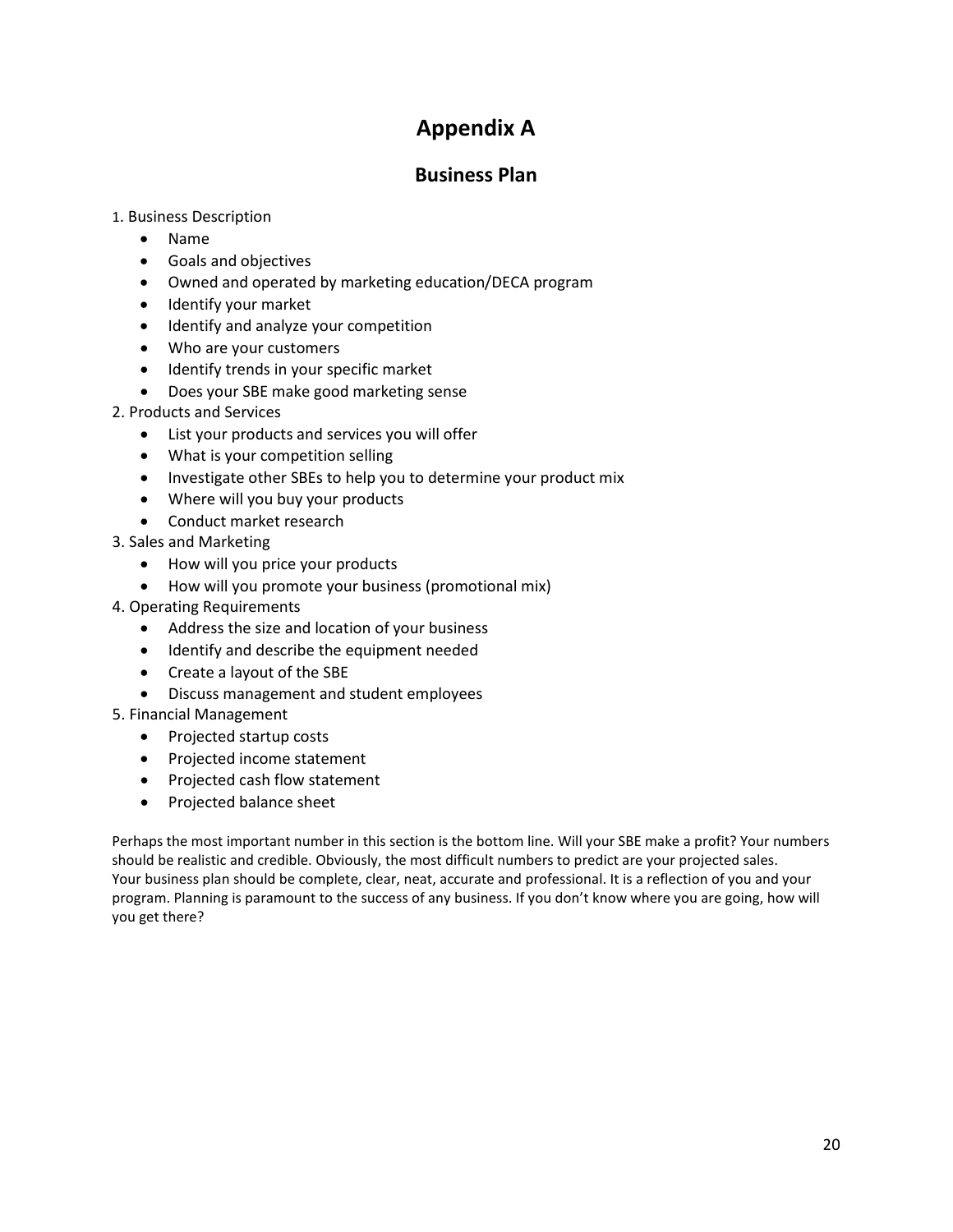# **School Store Business Plan**

Business Name:

Business Goal and how you will spend it:

Product and what need it fills?

The price of your product:

How much you plan to sell:

Cost of startup and where you will get the money:

Promotional plan:

Slogan/Theme:

Location:

Dates/Hours of operation:

[S'Cool Store Small Business Concepts, Teacher's Manual](http://labor.alaska.gov/dvr/transition/scool-store/scool-store-teachers-manual.pdf) (PDF)

Additional examples/information on business plans:

- [Small Business Administration](http://www.sbaonline.sba.gov/starting/%20indexbusplans.html)
	- o This site offers comprehensive information on business plans.
- [North Carolina Department of Public Instruction, Career and Technical Education,](http://www.dpi.state.nc.us/cte/curriculum/work-based/types/enterprise/)  [School-based Enterprise](http://www.dpi.state.nc.us/cte/curriculum/work-based/types/enterprise/)
	- o This site offers a helpful sample business plan.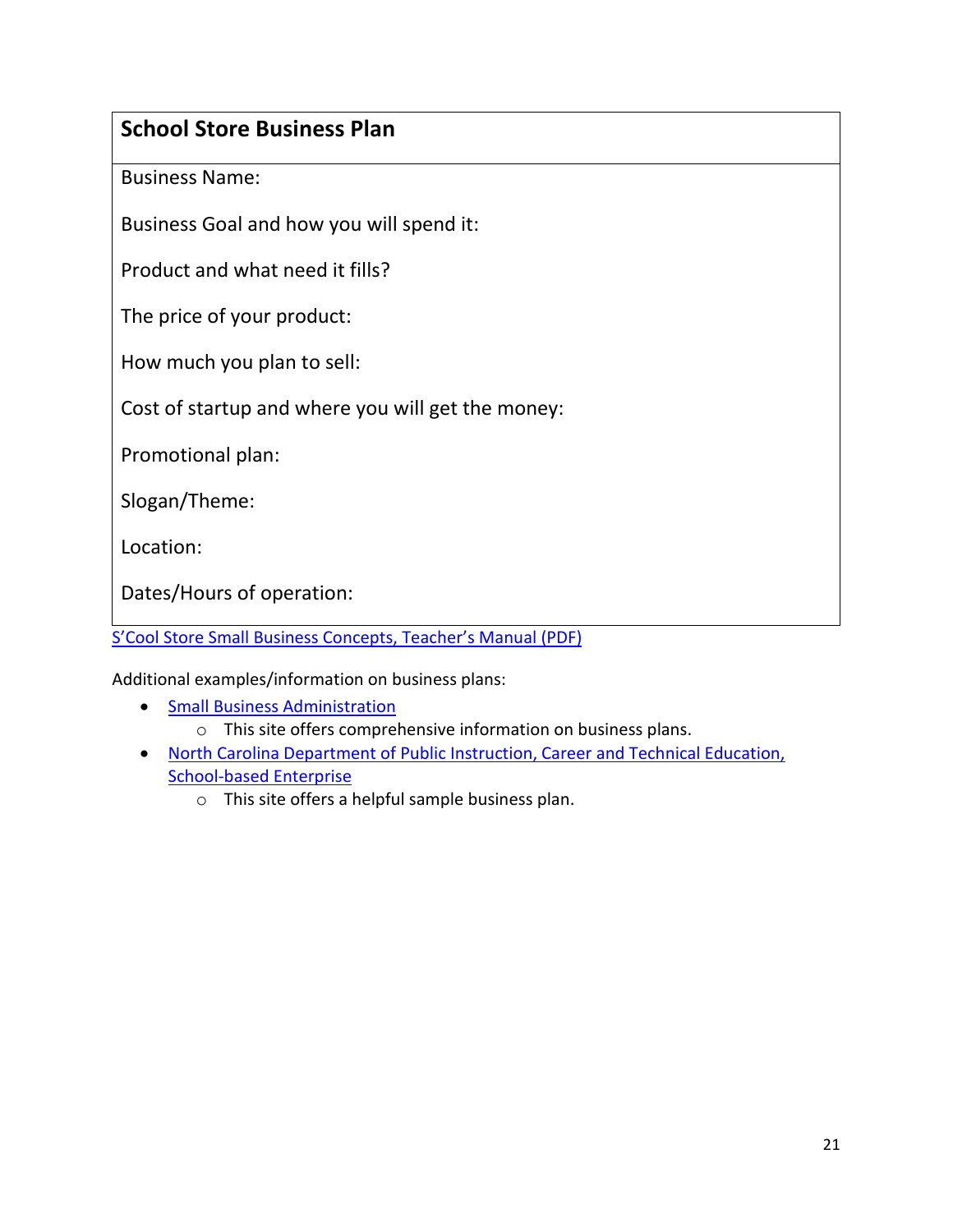# **Appendix B**

# **Task Analysis**

<span id="page-21-1"></span><span id="page-21-0"></span>

| <b>Instructional Task:</b>   |                                                                                                                      |                          |  |  |  |
|------------------------------|----------------------------------------------------------------------------------------------------------------------|--------------------------|--|--|--|
| KEY:                         |                                                                                                                      |                          |  |  |  |
| I - Independently            | IV- Indirect Verbal prompt                                                                                           | V - Verbal/signed prompt |  |  |  |
| G - Gesture Cue              | M - Modeled prompt with                                                                                              | PP- Partial Physical     |  |  |  |
| F - Full physical assistance | verbal cue                                                                                                           | assistance               |  |  |  |
| <b>Task Analysis Steps:</b>  |                                                                                                                      |                          |  |  |  |
| 1.                           |                                                                                                                      |                          |  |  |  |
| 2.                           |                                                                                                                      |                          |  |  |  |
| 3.                           | <u> 1989 - Johann Barn, amerikan bernama di sebagai bernama di sebagai bernama di sebagai bernama di sebagai ber</u> |                          |  |  |  |
| 4.                           |                                                                                                                      |                          |  |  |  |
| 5.                           |                                                                                                                      |                          |  |  |  |
| 6.                           | and the control of the control of the control of the control of the control of the control of the control of the     |                          |  |  |  |
| $\overline{7}$ .             |                                                                                                                      |                          |  |  |  |
| 8.                           |                                                                                                                      |                          |  |  |  |
| 9.                           |                                                                                                                      |                          |  |  |  |
| 10.                          |                                                                                                                      |                          |  |  |  |

| Notes: |  |  |  |
|--------|--|--|--|
|        |  |  |  |
|        |  |  |  |
|        |  |  |  |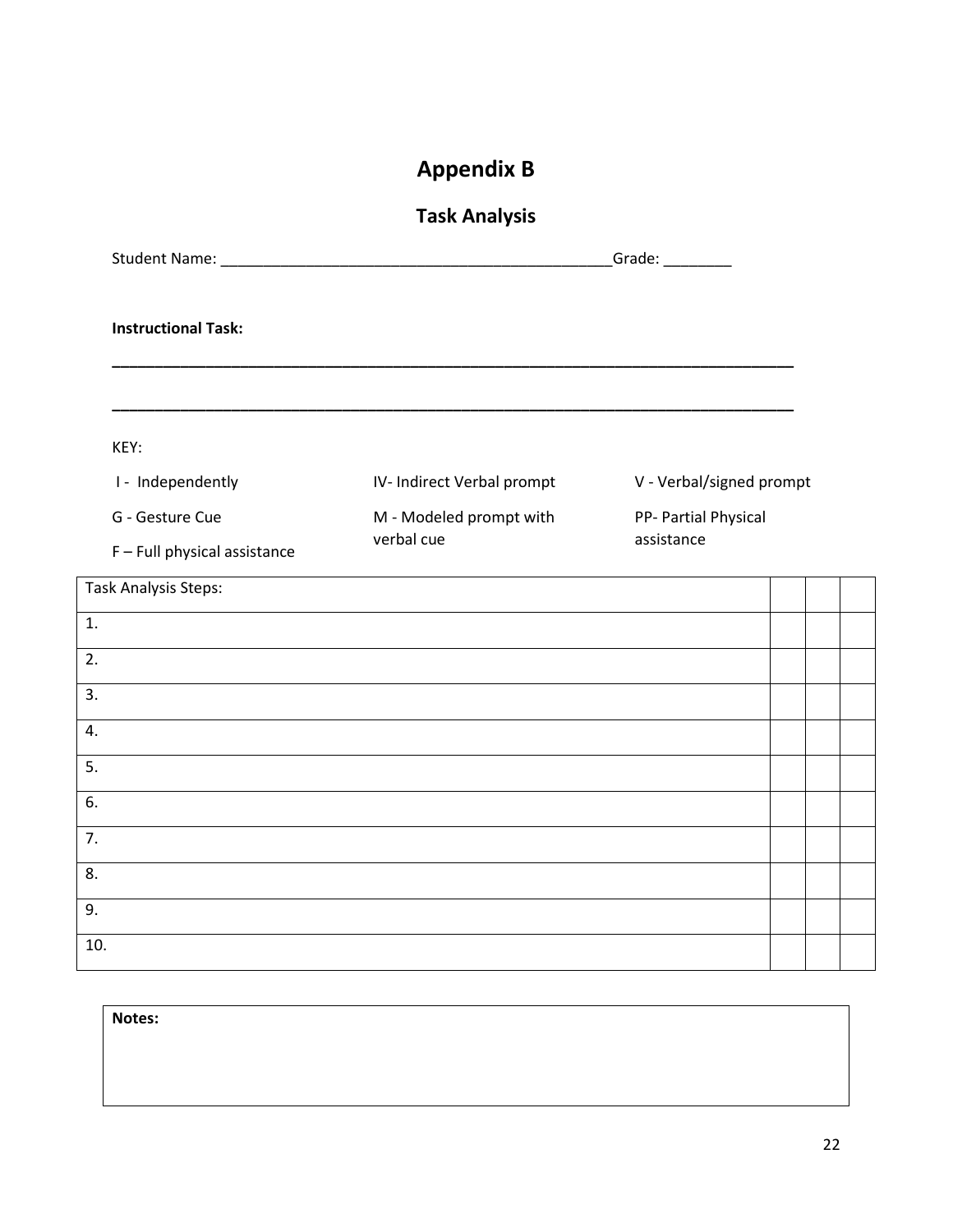# **Blue Devils CAR CAREQUALITY CONTROL CHECKLIST**

|                                        |                                                                           | Customer Vehicle: Make____________ Model_____________ Color___________ |
|----------------------------------------|---------------------------------------------------------------------------|------------------------------------------------------------------------|
|                                        | Date: Customer Name: Customer Name:                                       |                                                                        |
|                                        | Time Promised: _________________________ Services: _____________ Car Wash |                                                                        |
|                                        | Check if clean and dry: (Check for streaks, missed spots, etc.)           |                                                                        |
| <b>WASH</b>                            |                                                                           |                                                                        |
| Outside:                               |                                                                           |                                                                        |
|                                        |                                                                           |                                                                        |
| <b>Top</b><br>Left outside car surface |                                                                           |                                                                        |
| Left outside rear-view mirror          |                                                                           |                                                                        |
| _ Left door edges                      |                                                                           |                                                                        |
| _ Left side marker lights              |                                                                           |                                                                        |
| Hood                                   |                                                                           |                                                                        |
| Headlights                             |                                                                           |                                                                        |
| _ Fog lights                           |                                                                           |                                                                        |
| _ Front grill/bumper section           |                                                                           |                                                                        |
| _ Right outside car surface            |                                                                           |                                                                        |
| _ Right outside rear view mirror       |                                                                           |                                                                        |
| _ Right door edges                     |                                                                           |                                                                        |
| Right side marker lights               |                                                                           |                                                                        |
| Trunk lid                              |                                                                           |                                                                        |
| Rear and bumper section                |                                                                           |                                                                        |
| Rear lights                            |                                                                           |                                                                        |
| Outside glass surfaces                 |                                                                           |                                                                        |
| Tires clean                            |                                                                           |                                                                        |
| Tires glossed                          |                                                                           |                                                                        |
| Wheels                                 |                                                                           |                                                                        |
| Exhaust tips cleaned (if chrome)       |                                                                           |                                                                        |
| Other                                  |                                                                           |                                                                        |
| Inside:                                |                                                                           |                                                                        |
| Rear view mirror                       |                                                                           |                                                                        |
| Inside glass surfaces                  |                                                                           |                                                                        |
| Dashboard wiped down                   |                                                                           |                                                                        |
| Mats removed and vacuumed              |                                                                           |                                                                        |
| Carpet removed and vacuumed            |                                                                           |                                                                        |
| Mats replaced in car                   |                                                                           |                                                                        |

\_\_ Other \_\_\_\_\_\_\_\_\_\_\_\_\_\_\_\_\_\_\_\_\_\_\_\_\_\_\_\_\_\_\_\_\_\_\_\_\_\_\_\_\_\_

**Inspected by: \_\_\_\_\_\_\_\_\_\_\_\_\_\_\_\_\_\_\_\_\_\_\_ Final Approval: \_\_\_\_\_\_\_\_\_\_\_\_\_\_\_\_\_\_\_\_\_\_**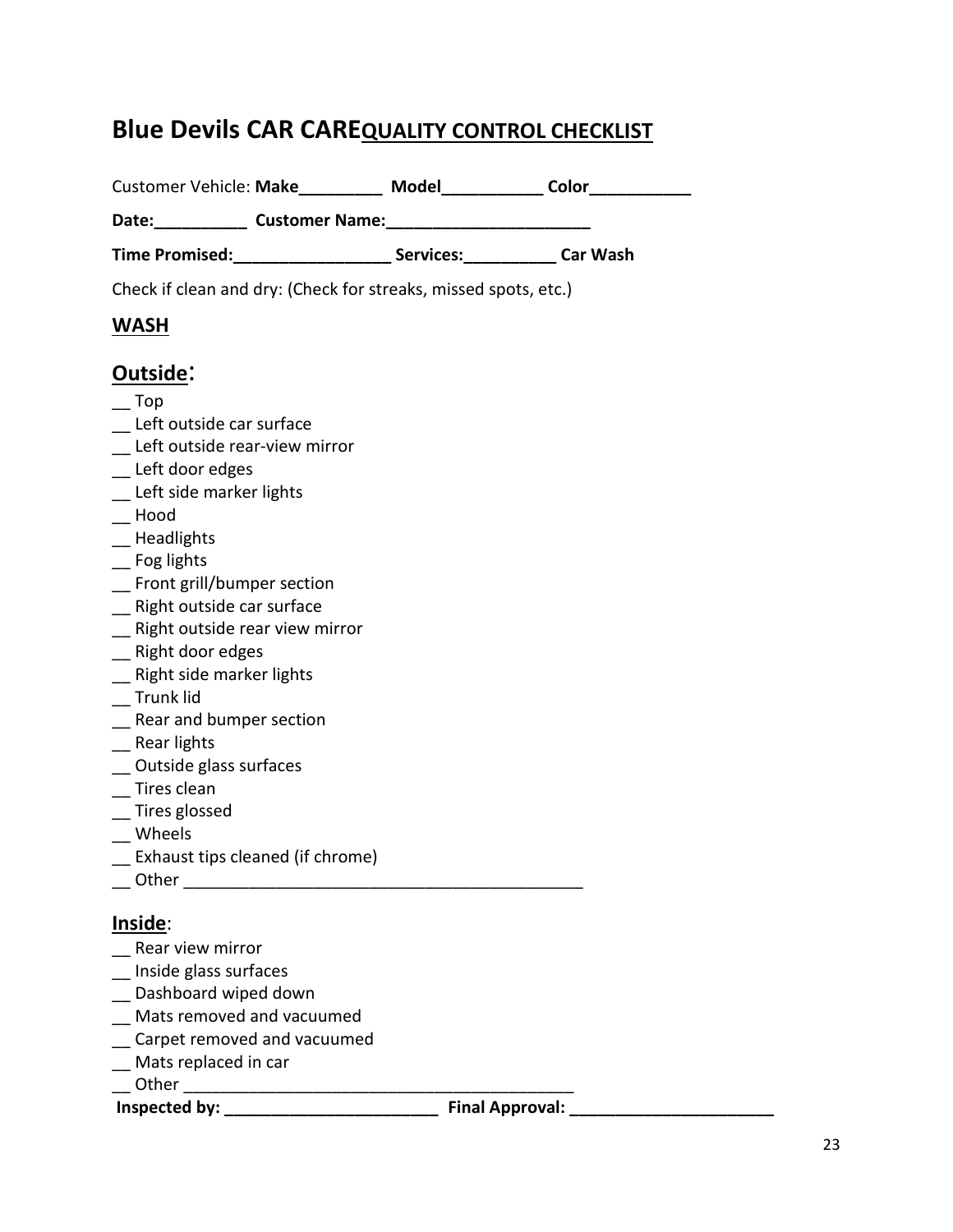# **Appendix C**

# **Job Evaluation**

<span id="page-23-1"></span><span id="page-23-0"></span>

| Name           | Grade                           |
|----------------|---------------------------------|
| Job            | Supervisor                      |
| <b>Teacher</b> | <b>Semester: Fall</b><br>Spring |

| <b>Performance Duties</b>                                         | Excellent | Satisfactory | Improvement<br>Needed |
|-------------------------------------------------------------------|-----------|--------------|-----------------------|
| Understands and Follows Directions                                |           |              |                       |
| Attendance, Punctuality, and Efficiency                           |           |              |                       |
| Requires Minimum Supervision                                      |           |              |                       |
| Assumes Responsibility for Safe Working<br>Conditions             |           |              |                       |
| Displays Positive Human Relations Skills                          |           |              |                       |
| Adheres to Job Description and Program<br>Guidelines for Position |           |              |                       |

Do you recommend this student for continued employment? (Circle one) YES NO

| Student Employee Signature | Date |
|----------------------------|------|
| Supervisor's Signature     | Date |
| Principal's Signature      | Date |

(Completed each month)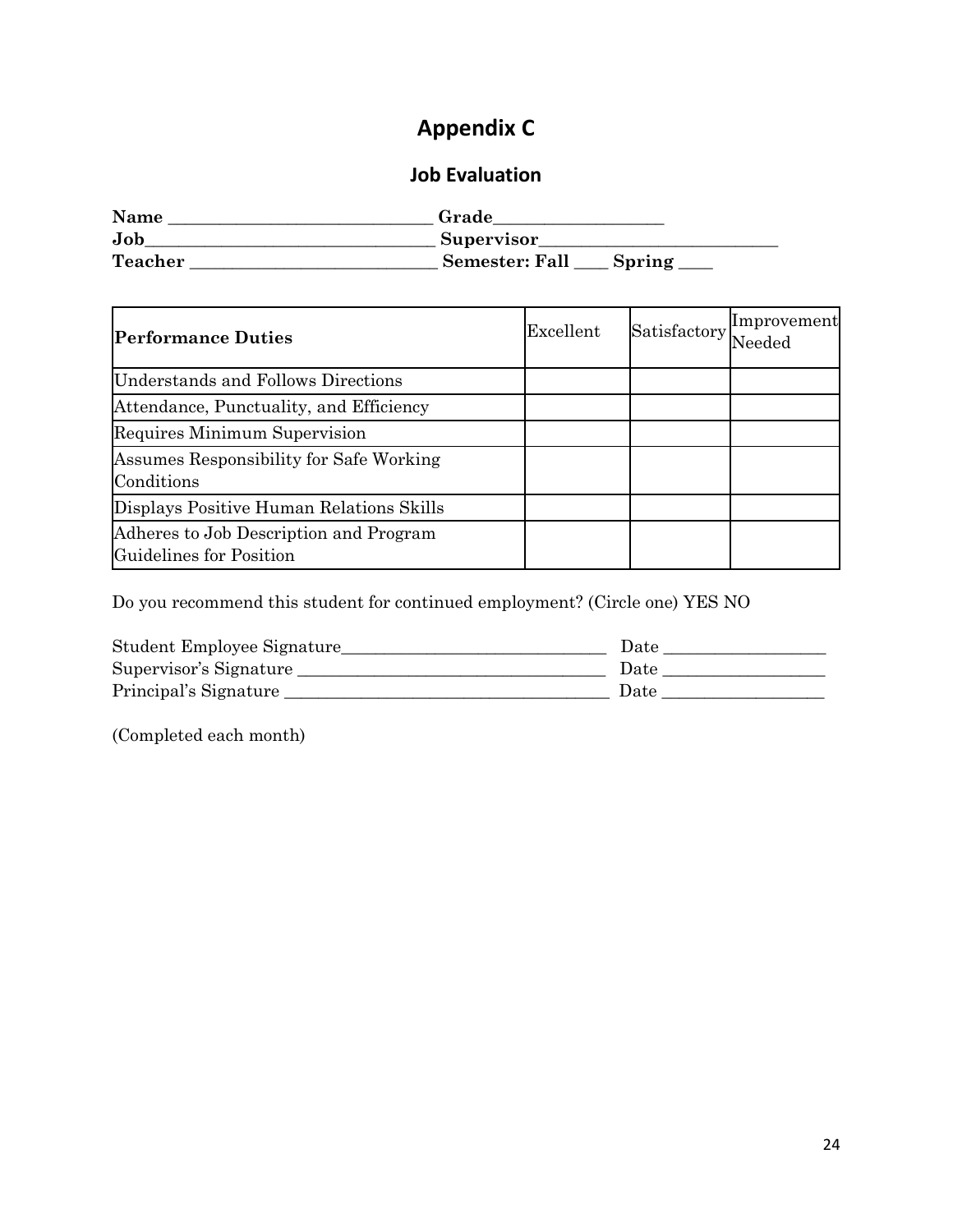# **Additional Resources**

<span id="page-24-0"></span>Alaska Department of Labor and Workforce Development, Vocational Rehabilitation, <http://labor.alaska.gov/dvr/transition-scool-store.htm>

DECA, Guide for Starting and Managing School-Based Enterprises, [https://www.deca.org/wp](https://www.deca.org/wp-content/uploads/2014/08/hs_sbe_Guide_for_Managing.pdf)[content/uploads/2014/08/hs\\_sbe\\_Guide\\_for\\_Managing.pdf](https://www.deca.org/wp-content/uploads/2014/08/hs_sbe_Guide_for_Managing.pdf)

DECA, School-Based Enterprises, [https://www.deca.org/high-school-programs/school-based](https://www.deca.org/high-school-programs/school-based-enterprises/)[enterprises/](https://www.deca.org/high-school-programs/school-based-enterprises/)

DECA, Use Your School-Based Enterprise as a Learning Laboratory, [http://west.wausauschools.org/UserFiles/Servers/Server\\_3503014/Image/DECA/DECA\\_SBE\\_Ou](http://west.wausauschools.org/UserFiles/Servers/Server_3503014/Image/DECA/DECA_SBE_Outreach_Pamphlet.pdf) [treach\\_Pamphlet.pdf](http://west.wausauschools.org/UserFiles/Servers/Server_3503014/Image/DECA/DECA_SBE_Outreach_Pamphlet.pdf)

DECA, Ways to Promote Your SBE, [https://www.decadirect.org/2016/10/21/3-best-ways](https://www.decadirect.org/2016/10/21/3-best-ways-promote-school-based-enterprise/)[promote-school-based-enterprise/](https://www.decadirect.org/2016/10/21/3-best-ways-promote-school-based-enterprise/)

FBLA, School Store Operating Manual, [https://www.fbla-pbl.org/media/FBLA-School-Store-](https://www.fbla-pbl.org/media/FBLA-School-Store-Manual.pdf)[Manual.pdf](https://www.fbla-pbl.org/media/FBLA-School-Store-Manual.pdf)

Martin County Florida School District Department of Vocational, Adult and Community Education and Tri-County TEC (Training-Employment-Community), Bridging Opportunities to Self-Sufficiency,<http://www.self-sufficiency.org/>

North Carolina Department of Public Instruction, Career and Technical Education, School-based Enterprise,<http://www.dpi.state.nc.us/cte/curriculum/work-based/types/enterprise/>

Oklahoma's Career Activity File,<http://www.okcareertech.org/guidance/>

Presidential Task Force on the Employment of Adults with Disabilities (PTFEAD) Workworld,<http://www.workworld.org/ptfead.html>

Project 10 Transition Education Network, Bureau of Exceptional Education and Student Services, Florida Department of Education, [http://project10.info/Documents/SBE\\_Manual\\_with\\_Final\\_WM\\_Edits\\_Included\\_7.13.18.pdf](http://project10.info/Documents/SBE_Manual_with_Final_WM_Edits_Included_7.13.18.pdf)

Road to Self-Sufficiency: A Guide to Entrepreneurship for Youth with Disabilities, http://www.ncwd-youth.info/resources & Publications/entrepreneurship\_guide.html

U.S. Department of Labor, Small Business and Self Employment for People with Disabilities & Entrepreneurship: A Flexible Route to Economic Independence for People with Disabilities,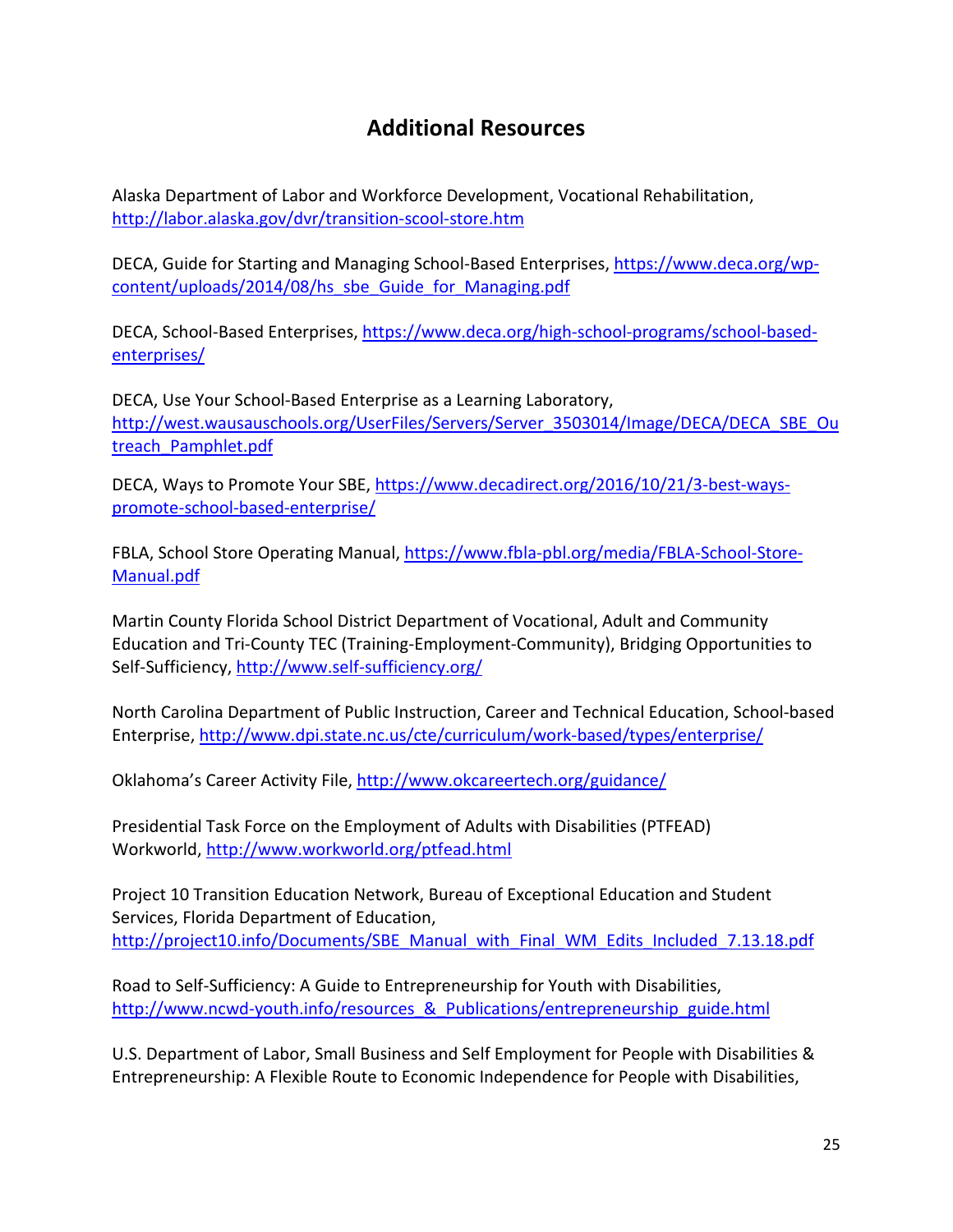[http://www.dol.gov/odep/pubs/ek00/small.htm,](http://www.dol.gov/odep/pubs/ek00/small.htm) <http://www.dol.gov/odep/pubs/misc/entrepre.htm>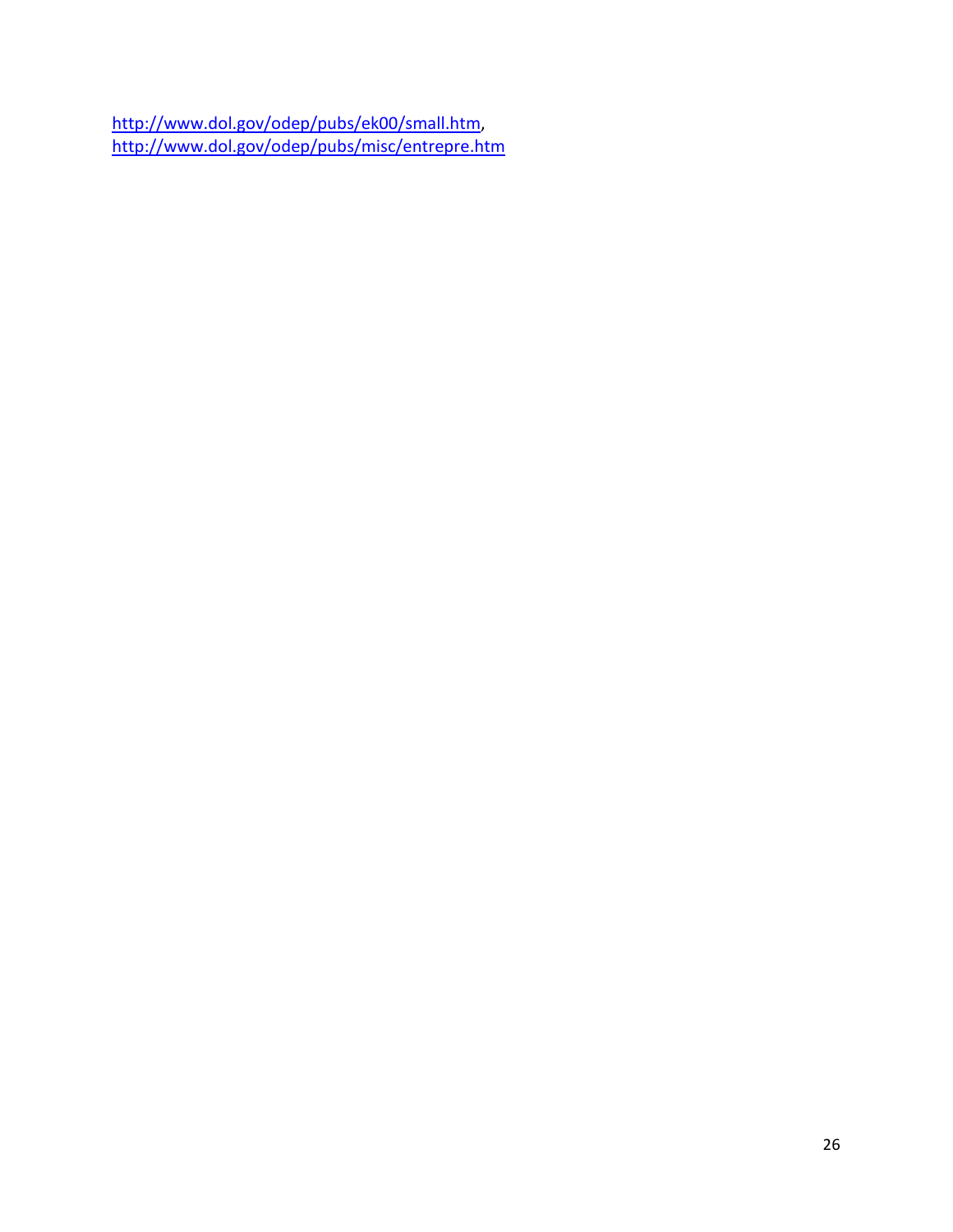## <span id="page-26-0"></span>**References**

- Bullis, M., Evans, V. N., Fredericks, H. B., & Davis, C. (1993). Identifying and assessing the job-related social skills of adolescents and young adults with emotional and behavioral disorders. *Journal of Emotional and Behavioral Disorders*, *1*, 236-250.
- Canha, L., Simoes, C., Owens, L.A., & Matos, M. (2013). The importance of perceived quality of life and personal resources in transition from school to life. *The European Journal of Social and Behavioral Sciences*, *69*, 1881-1890.
- Carter, E. W., Austin, D., & Trainor, A. A. (2012). Predictors of postschool employment outcomes for young adults with severe disabilities. *Journal of Disability Policy Studies, 23,* 50-63.
- Fund for Innovation, Effectiveness, Learning and Dissemination. (2015). U.S. Microenterprise Census highlights FY2014. Retrieved from http://fieldus.org/Publications/ CensusHighlightsFY2014.pdf
- Fogg, N. P., Harrington, P. E., McMahon, B. T. (2010). The impact of the Great Recession upon the unemployment of Americans with disabilities. *Journal of Vocational Rehabilitation*, *33*, 193-202.
- Gamache, P., & Knab, J. (2018). *School-based enterprise development: Planning, implementing, and evaluating*. Tallahassee, FL: FLDOE.
- Gugerty, J., Foley, C., Frank, A., & Olson, C. (2008). Developing and operating school based enterprises that empower special education students to learn and connect classroom, community, and career-related skills. *The Journal for Vocational Special Needs Education*, *31*, 201-203.